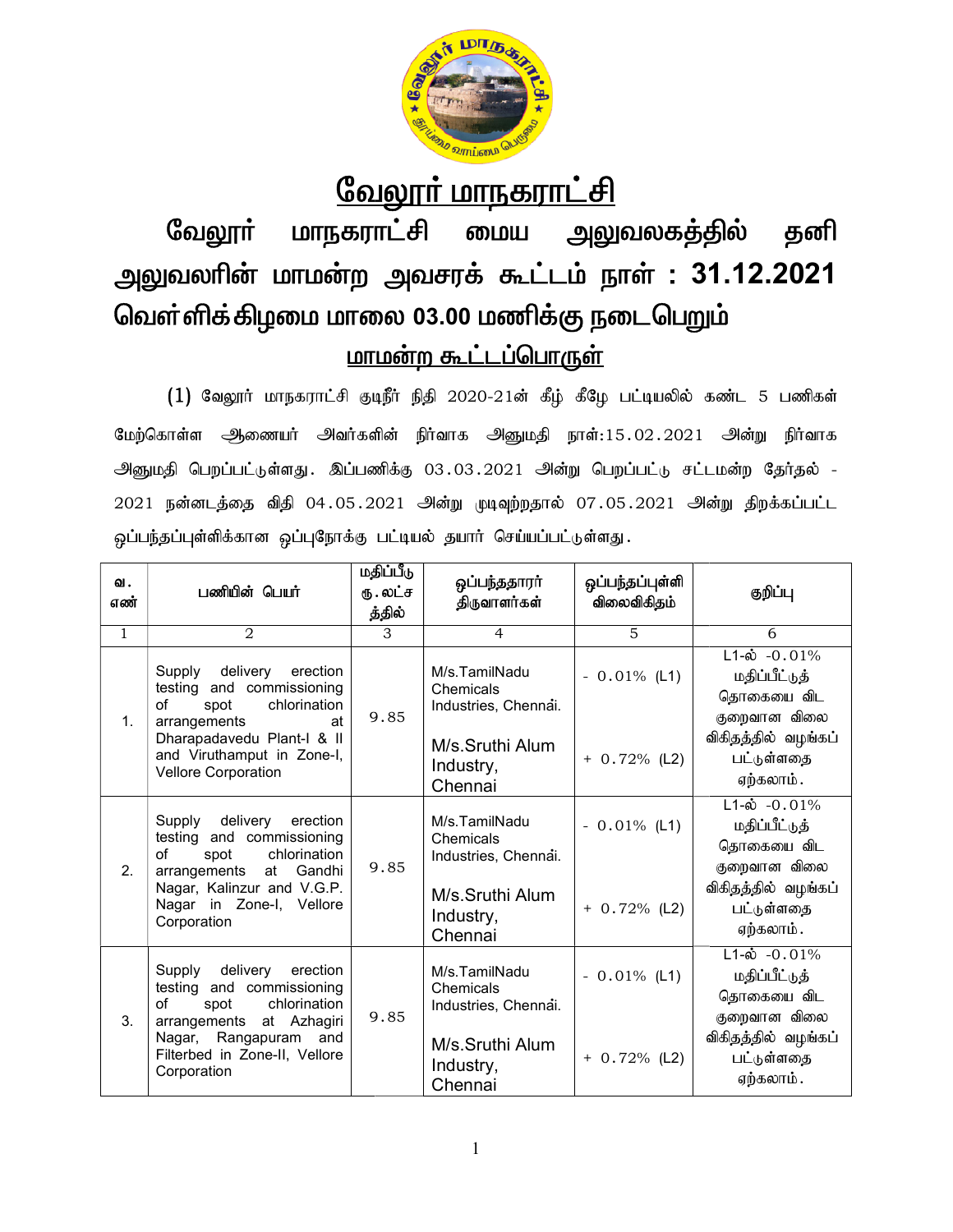| 4. | Supply<br>delivery erection<br>testing and commissioning<br>chlorination<br>of<br>spot<br><b>DKM</b><br>arrangements<br>at<br>Otteri<br>College,<br>and<br>Edayansathu in Zone-III,<br><b>Vellore Corporation</b> | 9.85 | M/s.TamilNadu<br>Chemicals<br>Industries, Chennai.<br>M/s.Sruthi Alum<br>Industry,<br>Chennai | $-0.01\%$ (L1)<br>$+ 0.72\%$ (L2) | $L1 - \phi$ -0.01%<br>மதிப்பீட்டுத்<br>தொகையை விட<br>குறைவான விலை<br>விகிதத்தில் வழங்கப்<br>பட்டுள்ளதை<br>ஏற்கலாம்.       |
|----|-------------------------------------------------------------------------------------------------------------------------------------------------------------------------------------------------------------------|------|-----------------------------------------------------------------------------------------------|-----------------------------------|---------------------------------------------------------------------------------------------------------------------------|
| 5. | Supply<br>delivery<br>erection<br>testing and commissioning<br>chlorination<br>of<br>spot<br>arrangements<br>at<br>Shanpakkam, Konavattam<br>and Karugambathur in Zone-<br>IV, Vellore Corporation                | 9.85 | M/s.TamilNadu<br>Chemicals<br>Industries, Chennai.<br>M/s.Sruthi Alum<br>Industry,<br>Chennai | $-0.01\%$ (L1)<br>$+ 0.72%$ (L2)  | $\overline{L1-6}$ -0.01%<br>மதிப்பீட்டுத்<br>தொகையை விட<br>குறைவான விலை<br>விகிதத்தில் வழங்கப்<br>பட்டுள்ளதை<br>ஏற்கலாம். |

மேற்கண்ட பட்டியலில் கண்ட 5 பணிகளுக்கு பெறப்பட்ட ஒப்பந்தப்புள்ளிகளில் மதிப்பிட்டு தொகையை விட குறைவான விலை விகிதத்தில் ஒப்பந்தப்புள்ளி அளித்துள்ள ஒப்பந்ததாரர் ஓப்பந்தப்புள்ளி மாமன்றத்தின் பார்வைக்கு சமர்ப்பிக்கப்படுகிறது.

#### அலுவலக குறிப்பு :

1. மாமன்றத்தின் பார்வைக்கு வைக்கப்பட்டுள்ள இப்பொருள் மாமன்றத்தில் பதிவு செய்யலாம்.

2. இப்பணிக்கான செலவினக் கொகையை குடீநீர் நிதி 2020-21ன் கீம் செலவு செய்யலாம்.

3. வேலூர் மாநகராட்சியில் குடிநீர் நிதி 2020-21ன் கீழ் ஒப்பந்தப்புள்ளி கோரப்பட்ட மேற்கண்ட 5-பணிகளுக்கு ஒப்பந்தப்புள்ளி அளித்துள்ள ஒப்பந்ததார்கள் அளித்துள்ள குறைந்த தொகைக்கான (1.L1-0.01%, 2.L1-0.01%, 3.L1-0.01%, 4.L1-0.01%, 5.L1-0.01%) ஒப்பந்தப்புள்ளிக்கு மாமன்றம் அனுமதி வழங்கலாம்.

#### $(D.5.5.5\text{...})$  . 1004/2021/E2)

 $(2)$  வேலூர் மாநகராட்சி குடிநீர்நிதி 2020-21 நகராட்சி சட்டம் 15-ன் கீழ் Construction of Sump and Laying pipe with Motor, PVC Tanks for Water Supply arrangements at Muthumariamman Koil Malaiadivaram Ward No:22, Zone-II in Vellore Corporation பணிக்கு தயாரிக்கப்பட்ட மதிப்பீட்டுத் தொகை ரு.6,50,000/-க்கு ஆணையர் அவர்களின் நிர்வாக அனுமதி நாள்.08.06.2021-ல் நிர்வாக அனுமதி வழங்கப்பட்டுள்ளது .இப்பணிக்கு மாநகராட்சியில் பதிவுபெற்ற ஒப்பந்ததாரர் திரு .P.நித்தியானந்தம், ஒப்பந்ததாரர் மதிப்பீட்டுத் தொகை விலை விகிதத்தில் பணிசெய்யவும், மேலும் திரு .P.நித்தியானந்தம், ஒப்பந்ததாரருக்கு ஆணையர் அவர்களின் அனுமதியில் 08.06.2021 அன்று பணி ஆணை வழங்கப்பட்டதற்கும் மாமன்றத்தின் அனுமதிக்கு கோரப்படுகிறது .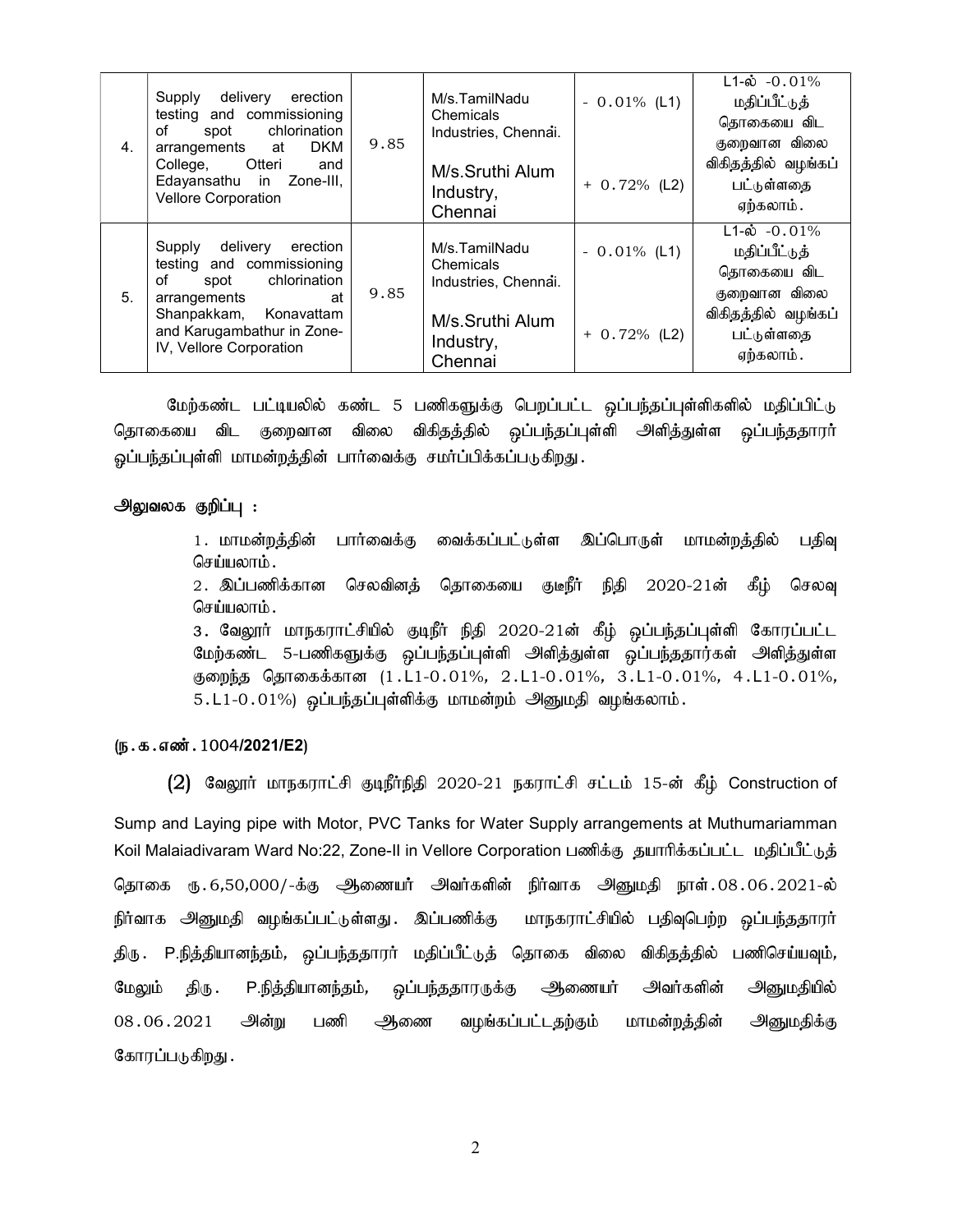.

- 1. மாமன்றத்தின் பார்வைக்கு வைக்கப்பட்டுள்ள இப்பொருள் மாமன்றத்தில் பதிவு செய்யலாம்.
- 2. இப்பணிக்கான செலவினத் தொகையை குடிநீர்நிதி 2020-21 நகராட்சி சட்டம் 15-ன் கீழ் செலவு செய்யலாம்.
- 3. பதிவுபெற்ற ஒப்பந்ததாரா் திரு. P.நித்தியானந்தம், ஒப்பந்ததாரா் மதிப்பீட்டுத் தொகை விலை விகிதத்தில் பணிசெய்யவும், அூணையர் அவர்களின் முன் அனுமதி பெற்று பணி ஆணை வழங்கியதையும் மாமன்றம் அனுமதி வழங்கலாம்.
- $($ Б.  $\sigma$ .  $\sigma$ .  $\sigma$ з  $\sigma$ :  $2921/2021$ /E1)

 $(3)$  வேலுார் மாநகராட்சி பொறியியல் பிரிவு, இம்மாநகராட்சி பகுதிகளில் பொதுநிதி (ம) குடிநீா் நிதியின் கீழ் குடிநீா், பாதாள சாக்கடை, தெரு விளக்குகள் மற்றும் திடக்கழிவு மேலாண்மை திட்டத்தின் கீழ் பொது சுகாதார பணிகளை மேற்கொள்ள நகராட்சி நிா்வாக ஆணையா், சென்னை அவர்களின் கடிதம் ந.க.எண்.21787/2021/EA2 நாள் .02.10.2021 –ன் மூலம் வெளிக்கொணர்வு முகமை  $\epsilon$ மூலம் பணியாளா்கள் பணியமா்த்துதல் தொடா்பாக அளவுகோல்கள் நிா்ணயம் செய்து உத்திரவிடப்பட்டுள்ளது. இதன்படி வேலூாா் மாநகராட்சிக்கு மொத்த பணியிடத்திற்கும் தற்போது உள்ள நிரந்தர பணியாளர்களுக்கும் இடைவெளி (Gap) கணக்கீடு செய்யப்பட்டதின் பட்டியல் கீழ்க்கண்டவாறு

|       | <b>Norms of Requirement</b>  |                             |                     |                       |  |  |  |  |  |
|-------|------------------------------|-----------------------------|---------------------|-----------------------|--|--|--|--|--|
| SI.No | Items                        | Requirement as per<br>norms | Present<br>Strength | <b>Balance Needed</b> |  |  |  |  |  |
|       | Electrician C<br>certificate | 11                          | O                   | 11                    |  |  |  |  |  |
|       | Electrician B<br>certificate | 22                          | 6                   | 16                    |  |  |  |  |  |
| 3     | Maintenance<br>worker        | 194                         | 62                  | 132                   |  |  |  |  |  |
|       |                              | 227                         | 68                  | 159                   |  |  |  |  |  |

# Water Supply

## Cost of Estimation for the Workers for an Year

| S.<br>No       | Name of the<br>Post                 | <b>Basic</b><br>Salary per<br>Day per<br>Person as<br>per SoR or<br>as<br>approved In<br>Rs. | <b>Total Salary</b><br>per day per<br>person Month<br>per<br>person(Col<br>No.3x1.1851)<br>Rs. | Total<br>Salary<br>per<br>Month<br>per<br>perso<br>n Rs. | Total<br>Salary<br>per<br>Annum<br>Per<br>person<br>Rs.In<br>Lakhs | No.of<br>person<br>to be<br>engage<br>d | Total<br><b>Budget</b><br>to be<br>provide<br>d per<br>year Rs.<br>In<br>Lakhs | Total<br>Value to<br>be put in<br>to tender<br>Rs.in<br>Lakhs |
|----------------|-------------------------------------|----------------------------------------------------------------------------------------------|------------------------------------------------------------------------------------------------|----------------------------------------------------------|--------------------------------------------------------------------|-----------------------------------------|--------------------------------------------------------------------------------|---------------------------------------------------------------|
|                | $\mathcal{P}$                       | 3                                                                                            | 4                                                                                              | 5                                                        | 6                                                                  | 7                                       | 8                                                                              | 9                                                             |
|                | Electrician<br>C Certificate        | 712                                                                                          | 843.79                                                                                         | 25313.<br>74                                             | 3.04                                                               | 11                                      | 33.41                                                                          | 28.20                                                         |
| $\overline{2}$ | Electrician<br><b>B</b> certificate | 708                                                                                          | 839.05                                                                                         | 25171.<br>52                                             | 3.02                                                               | 16                                      | 48.33                                                                          | 40.78                                                         |
| 3              | Maintenance<br>Helper               | 584                                                                                          | 692.10                                                                                         | 20762.<br>95                                             | 2.49                                                               | 132                                     | 328.89                                                                         | 277.82                                                        |
|                |                                     |                                                                                              | 159                                                                                            | 410.63                                                   | 346.49                                                             |                                         |                                                                                |                                                               |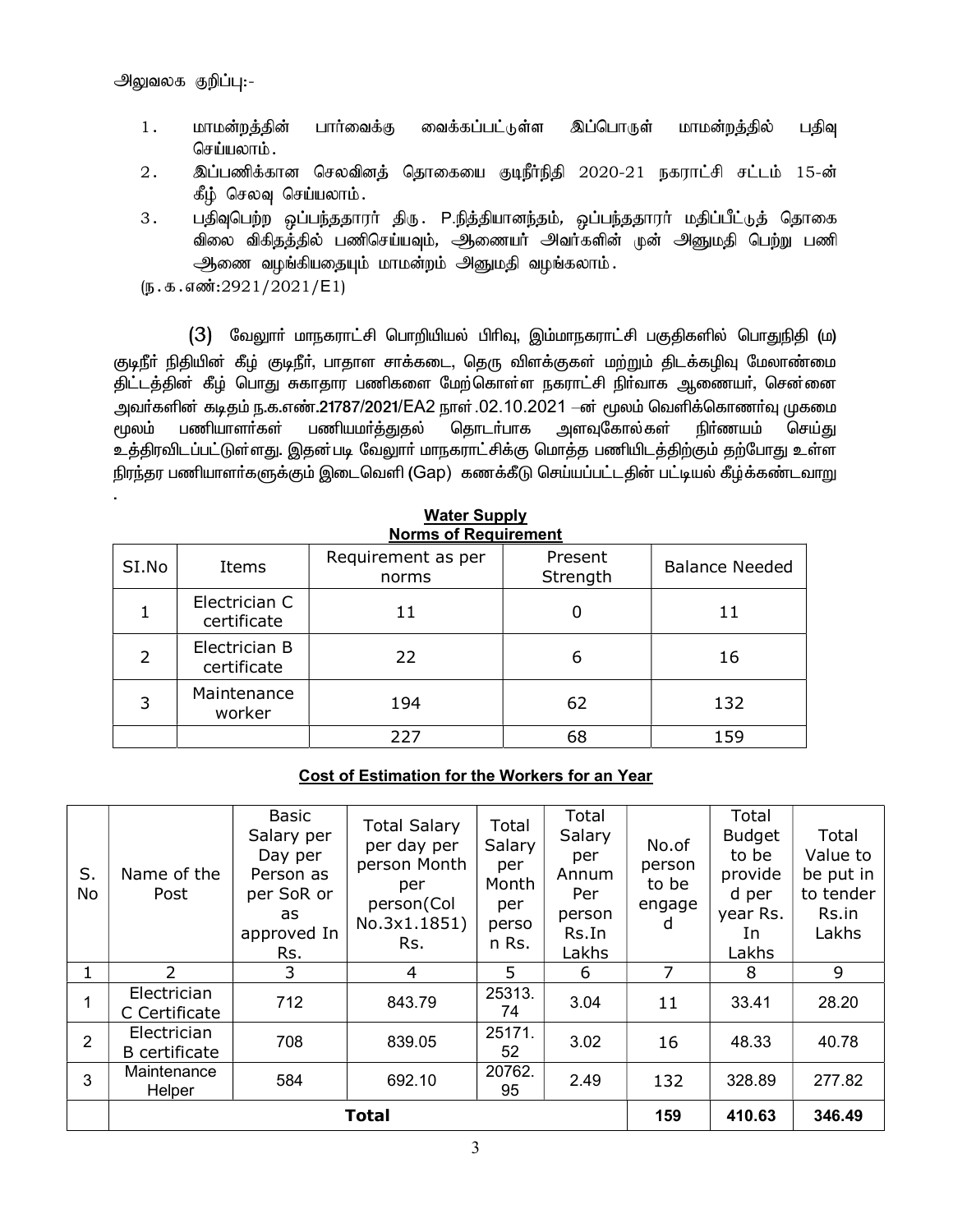| SI.No          | Items                        | Requirement as per<br>norms | Present<br>Strength | <b>Balance Needed</b> |
|----------------|------------------------------|-----------------------------|---------------------|-----------------------|
| $\mathbf{1}$   | Electrican C<br>certificate  | $\overline{2}$              | 0                   | $\overline{2}$        |
| $\overline{2}$ | Electrician B<br>certificate | 4                           | 0                   | 4                     |
| 3              | Maintenance<br>Assistance    | 9                           | 0                   | 9                     |
| $\overline{4}$ | Sewer<br>Inspector           | 1                           | 0                   | 1                     |
| 5              | Sewer cleaner                | 5                           | $\Omega$            | 5                     |
| 6              | <b>Street Sewer</b>          | $\overline{2}$              | 0                   | $\overline{2}$        |
| $\overline{7}$ | <b>Driver</b>                | 3                           | 0                   | 3                     |
| 8              | Cleaner                      | 3                           | 0                   | 3                     |
|                |                              | 29                          | 0                   | 29                    |

<u>UGSS</u> Norms of Requirement

UGSS Cost of Estimation for the Workers for an Year

| SI.<br><b>No</b> | Name of the<br><b>Post</b>   | <b>Basic</b><br>Salary per<br>Day per<br>Person as<br>per SoR or<br>as<br>approved<br>In Rs. | <b>Total</b><br><b>Salary per</b><br>day per<br>person<br>Month per<br>person<br>(Col No.3)<br>Rs. | Total<br><b>Salary</b><br>per<br>Month<br>per<br>person<br>Rs. | <b>Total</b><br><b>Salary</b><br>per<br><b>Annum</b><br>Per<br>person<br>Rs.In<br>Lakhs | No.of<br>person<br>to be<br>engaged | Total<br><b>Budget</b><br>to be<br>provided<br>per year<br>Rs. In<br>Lakhs | <b>Total</b><br><b>Value to</b><br>be put in<br>to tender<br>Rs.in<br>Lakhs |
|------------------|------------------------------|----------------------------------------------------------------------------------------------|----------------------------------------------------------------------------------------------------|----------------------------------------------------------------|-----------------------------------------------------------------------------------------|-------------------------------------|----------------------------------------------------------------------------|-----------------------------------------------------------------------------|
| 4                | 2                            | 3                                                                                            | 4                                                                                                  | 5                                                              | 6                                                                                       | 7                                   | 8                                                                          | 9                                                                           |
| 1                | Electrican C<br>certificate  | 712                                                                                          | 843.79                                                                                             | 25313.74                                                       | 3.04                                                                                    | 2                                   | 6.08                                                                       | 5.13                                                                        |
| $\overline{2}$   | Electrician B<br>certificate | 708                                                                                          | 839.05                                                                                             | 25171.52                                                       | 3.02                                                                                    | 4                                   | 12.08                                                                      | 10.20                                                                       |
| 3                | Maintenance<br>Assistance    | 584                                                                                          | 692.10                                                                                             | 20762.95                                                       | 2.49                                                                                    | 9                                   | 22.42                                                                      | 18.92                                                                       |
| $\overline{4}$   | Sewer<br>Inspector           | 639                                                                                          | 757.28                                                                                             | 22718.37                                                       | 2.73                                                                                    | 1                                   | 2.73                                                                       | 2.30                                                                        |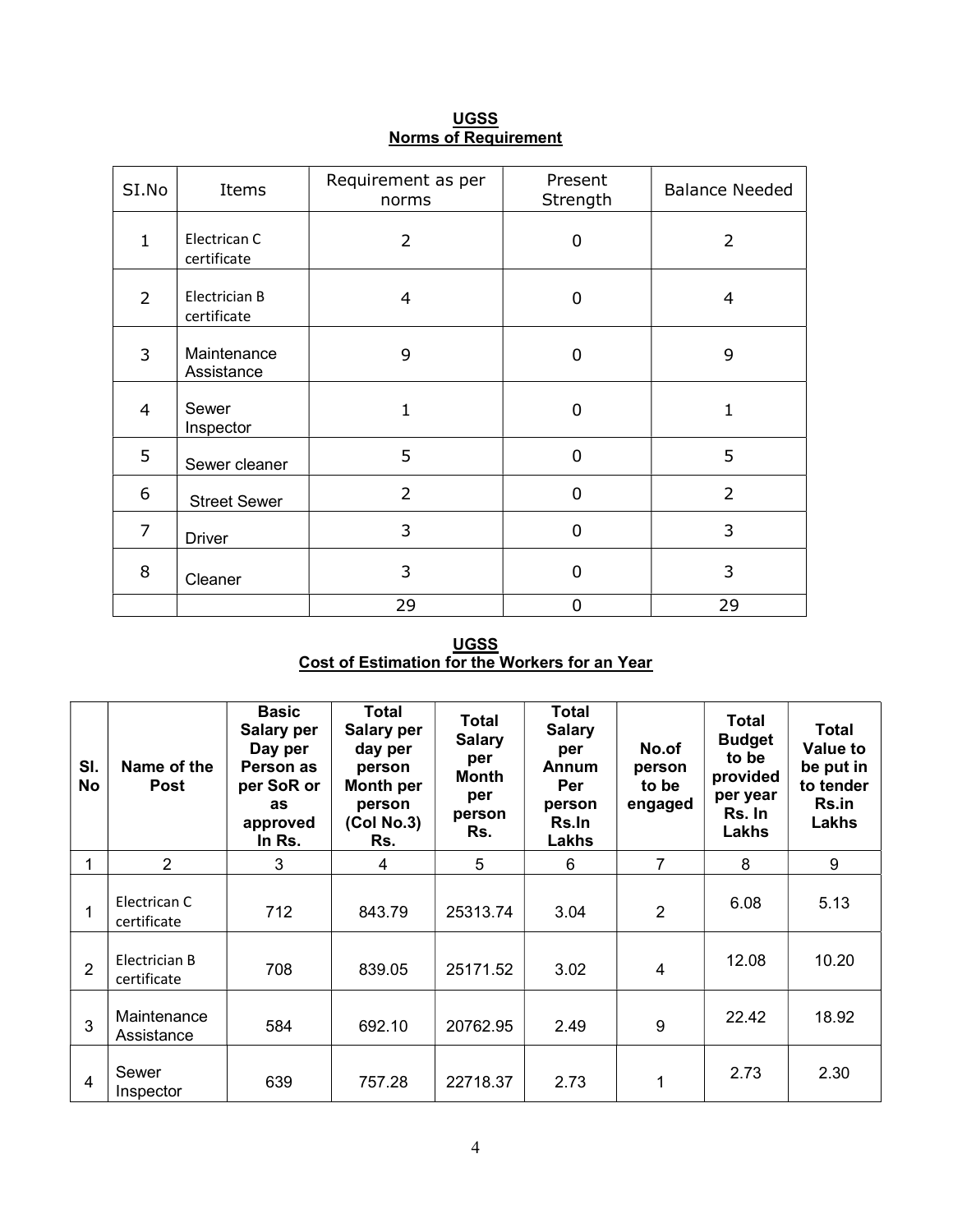| 5 | Sewer cleaner       | 558    | 661.29       | 19838.57 | 2.38 | 5              | 11.90 | 10.04 |
|---|---------------------|--------|--------------|----------|------|----------------|-------|-------|
| 6 | <b>Street Sewer</b> | 533.00 | 631.66       | 18949.75 | 2.27 | $\overline{2}$ | 4.55  | 3.84  |
| 7 | <b>Driver</b>       | 708    | 839.05       | 25171.52 | 3.02 | 3              | 9.06  | 7.65  |
| 8 | Cleaner             | 443    | 525.00       | 15749.98 | 1.89 | 3              | 5.67  | 4.78  |
|   |                     |        | <b>Total</b> |          |      | 29             | 74.49 | 62.86 |

#### Public Health Norms of Requirement Zone -I

| SI.No | Items                  | Requirement as per<br>norms | Present Strength | <b>Balance Needed</b> |
|-------|------------------------|-----------------------------|------------------|-----------------------|
|       | Sanitary<br>Worker     | 253                         | 47               | 206                   |
| フ     | Sanitary<br>Supervisor | 15                          | 4                | 11                    |
| 3     | Driver                 | 14                          |                  |                       |
|       | Total                  | 282                         | 58               | 224                   |

## Norms of Requirement <u>Zone -II</u>

| SI.No | Items                  | Requirement as per<br>norms | Present Strength |     |
|-------|------------------------|-----------------------------|------------------|-----|
|       | Sanitary<br>Worker     | 308                         | 86               | 206 |
|       | Sanitary<br>Supervisor | 15                          | 6                | 11  |
| 3     | Driver                 | 23                          | 8                |     |
|       | Total                  | 346                         | 100              | 246 |

## Norms of Requirement <u>Zone -III</u>

| SI.No         | Items                  | Requirement as per<br>norms | Present Strength |     |
|---------------|------------------------|-----------------------------|------------------|-----|
|               | Sanitary<br>Worker     | 266                         | 62               | 204 |
| $\mathcal{P}$ | Sanitary<br>Supervisor | 15                          | 6                | 9   |
| 3             | Driver                 | 16                          | 6                | 10  |
|               | Total                  | 297                         | 74               | 223 |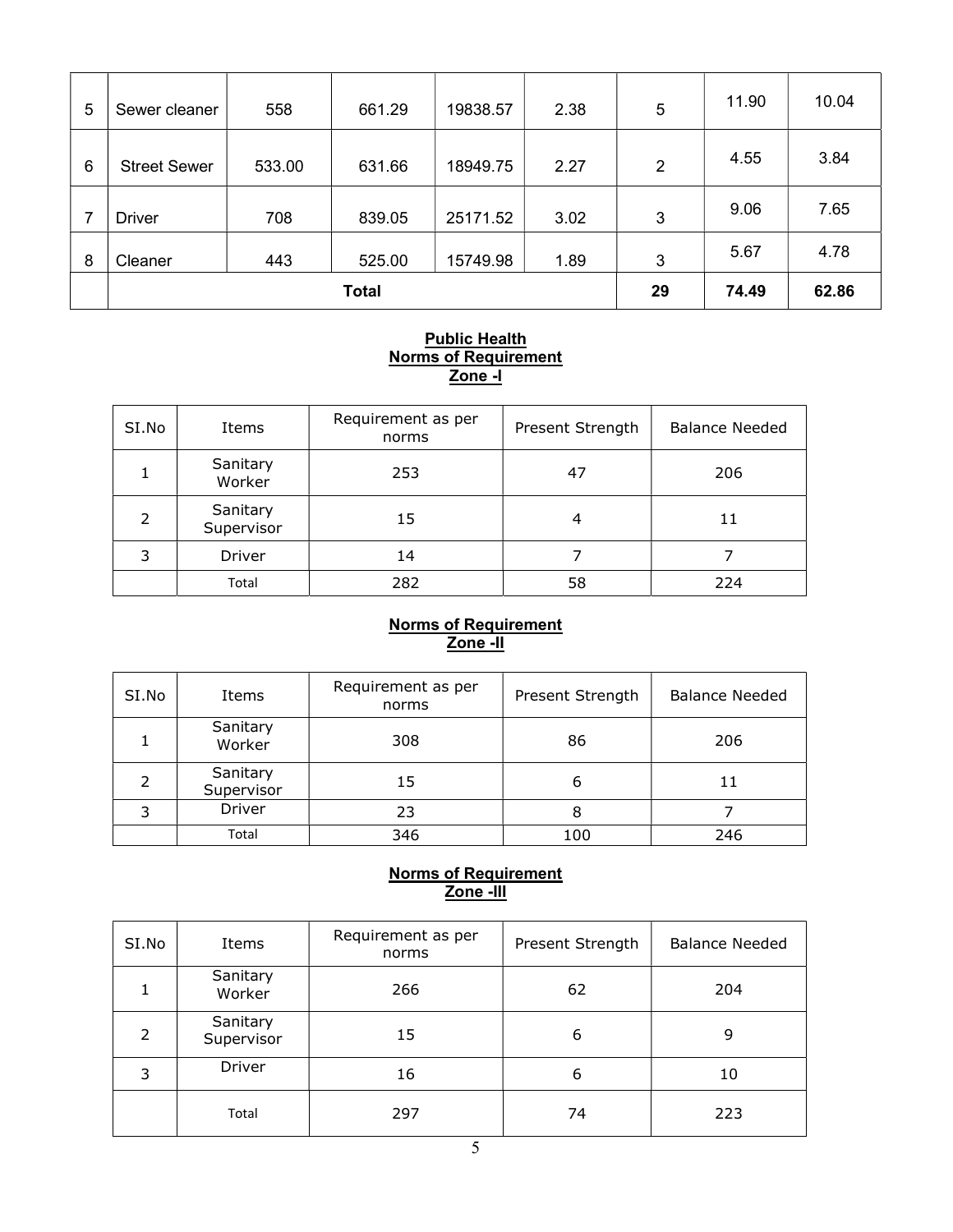## Norms of Requirement <u>Zone -IV</u>

| SI.No | Items                    | Requirement as per<br>norms | Present<br>Strength | <b>Balance Needed</b> |
|-------|--------------------------|-----------------------------|---------------------|-----------------------|
|       | Sanitary<br>Worker       | 304                         | 65                  | 239                   |
|       | Sanitary<br>Supervisor   | 15                          | 8                   |                       |
| 3     | Driver                   | 24                          |                     | 17                    |
| 4     | Electrician<br>(Grade-I) |                             |                     |                       |
|       |                          | 344                         | 80                  | 264                   |

அதன்படி வெளிக்கொணா்வு முகமை (Outsource) மூலம் தேவைப்படும் பணியாளா்களை பணியமர்த்துவதின் மூலம் மண்டலம் வாரியாக ஏற்படும் உத்தேச ஆண்டு செலவினம் விபரம்

| S.<br>No       | Name of<br>the Post    | <b>Basic</b><br>Salary per<br>Day per<br>Person as<br>per SoR or<br>as<br>approved<br>In Rs. | Total<br>Salary per<br>day per<br>person<br>Month per<br>person<br>(Col No.3 $*$<br>1.1851)<br>Rs. | Total<br>Salary<br>per<br>Month<br>per<br>person<br>Rs. | Total<br>Salary<br>per<br>Annum<br>Per<br>person<br>Rs.In<br>Lakhs | No.of<br>person to<br>be<br>engaged | Total<br><b>Budge</b><br>t to be<br>provid<br>ed per<br>year<br>Rs. In<br>Lakhs | Total<br>Value to<br>be put<br>in to<br>tender<br>Rs.in<br>Lakhs |
|----------------|------------------------|----------------------------------------------------------------------------------------------|----------------------------------------------------------------------------------------------------|---------------------------------------------------------|--------------------------------------------------------------------|-------------------------------------|---------------------------------------------------------------------------------|------------------------------------------------------------------|
| 1              | $\overline{2}$         | 3                                                                                            | 4                                                                                                  | 5                                                       | 6                                                                  | 7                                   | 8                                                                               | 9                                                                |
| 1              | Sanitary<br>Worker     | 461                                                                                          | 546                                                                                                | 16390                                                   | 1.97                                                               | 206                                 | 405.2<br>1                                                                      | 341.92                                                           |
| $\overline{2}$ | Sanitary<br>Supervisor | 562                                                                                          | 666                                                                                                | 19981                                                   | 2.40                                                               | 11                                  | 26.37                                                                           | 22.26                                                            |
| 3              | Driver                 | 708                                                                                          | 839                                                                                                | 25172                                                   | 3.02                                                               | $\overline{7}$                      | 21.14                                                                           | 17.84                                                            |
|                |                        |                                                                                              | 224                                                                                                | 452.7<br>3                                              | 382.02                                                             |                                     |                                                                                 |                                                                  |

# Zone-I Cost of Estimation for the Workers for on Year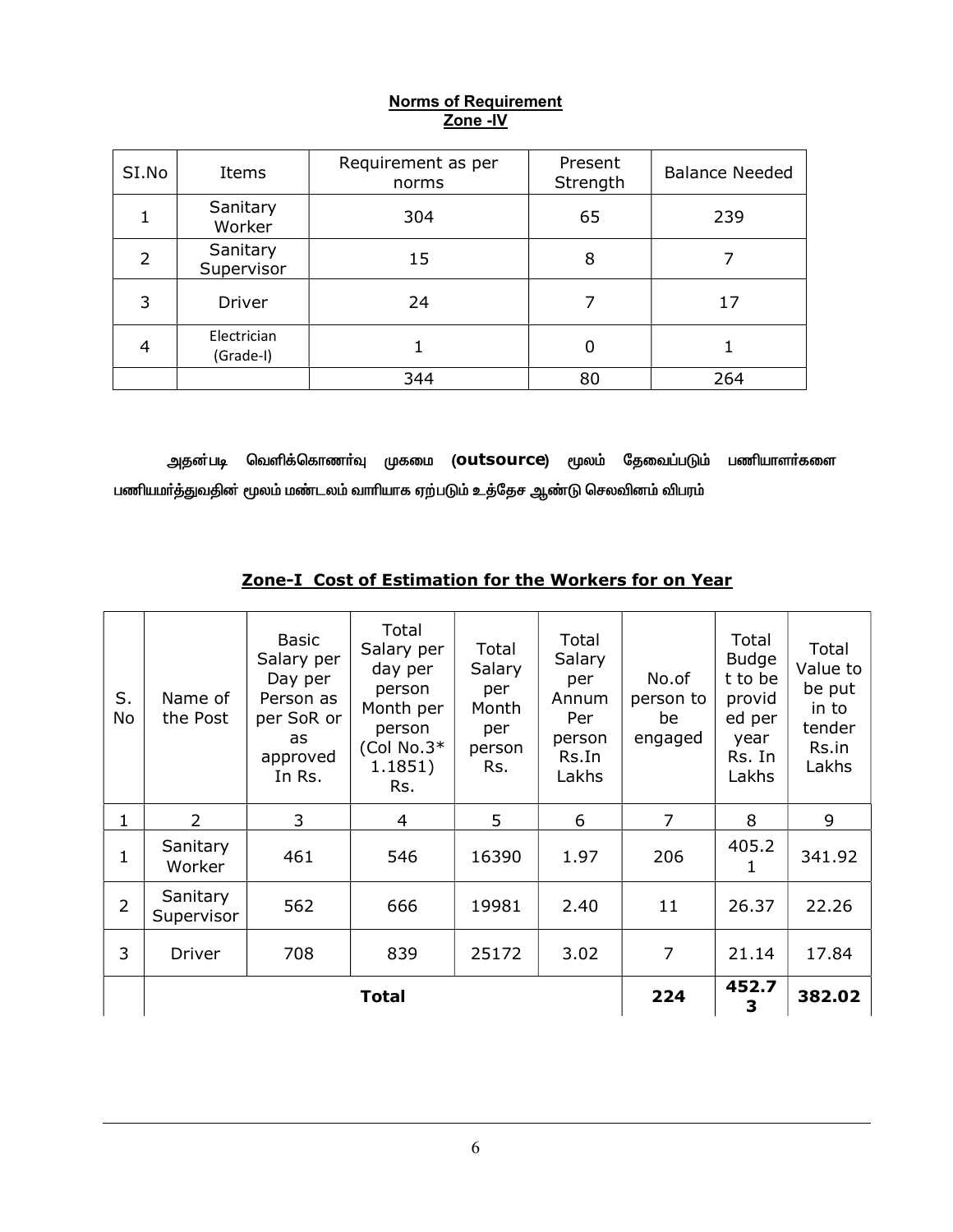| S.<br><b>No</b> | Name of<br>the Post        | <b>Basic</b><br>Salary per<br>Day per<br>Person as<br>per SoR or<br>as<br>approved<br>In Rs. | Total<br>Salary per<br>day per<br>person<br>Month per<br>person(Col<br>$No.3*$<br>1.1851)<br>Rs. | Total<br>Salary<br>per<br>Month<br>per<br>person<br>Rs. | Total<br>Salary<br>per<br>Annum<br>Per<br>person<br>Rs.In<br>Lakhs | No.of<br>person to<br>be<br>engaged | Total<br><b>Budget</b><br>to be<br>provide<br>d per<br>year Rs.<br>In<br>Lakhs | Total<br>Value to<br>be put<br>in to<br>tender<br>Rs.in<br>Lakhs |
|-----------------|----------------------------|----------------------------------------------------------------------------------------------|--------------------------------------------------------------------------------------------------|---------------------------------------------------------|--------------------------------------------------------------------|-------------------------------------|--------------------------------------------------------------------------------|------------------------------------------------------------------|
| 1               | 2                          | 3                                                                                            | 4                                                                                                | 5                                                       | 6                                                                  | $\overline{7}$                      | 8                                                                              | 9                                                                |
| $\mathbf{1}$    | Sanitary<br>Worker         | 461                                                                                          | 546                                                                                              | 16390                                                   | 1.97                                                               | 222                                 | 436.63                                                                         | 368.43                                                           |
| $\overline{2}$  | Sanitary<br>Supervi<br>sor | 562                                                                                          | 666                                                                                              | 19981                                                   | 2.40                                                               | 9                                   | 21.58                                                                          | 18.21                                                            |
| 3               | Driver                     | 708                                                                                          | 839                                                                                              | 25172                                                   | 3.02                                                               | 15                                  | 45.31                                                                          | 38.23                                                            |
|                 |                            |                                                                                              | <b>Total</b>                                                                                     |                                                         |                                                                    | 246                                 | 503.52                                                                         | 424.87                                                           |

Zone-II Cost of Estimation for the Workers for on Year

# Zone-III Cost of Estimation for the Workers for on Year

| S.<br>No | Name of<br>the Post        | <b>Basic</b><br>Salary per<br>Day per<br>Person as<br>per SoR or<br>as<br>approved<br>In Rs. | <b>Total Salary</b><br>per day per<br>person<br>Month per<br>person(Col<br>$No.3*$<br>1.1851) Rs. | Total<br>Salary<br>per<br>Month<br>per<br>person<br>Rs. | Total<br>Salary<br>per<br>Annum<br>Per<br>person<br>Rs.In<br>Lakhs | No.of<br>person<br>to be<br>engag<br>ed | Total<br><b>Budget</b><br>to be<br>provide<br>d per<br>year Rs.<br>In<br>Lakhs | Total<br>Value to<br>be put<br>in to<br>tender<br>Rs.in<br>Lakhs |
|----------|----------------------------|----------------------------------------------------------------------------------------------|---------------------------------------------------------------------------------------------------|---------------------------------------------------------|--------------------------------------------------------------------|-----------------------------------------|--------------------------------------------------------------------------------|------------------------------------------------------------------|
| 1        | $\overline{2}$             | 3                                                                                            | 4                                                                                                 | 5                                                       | 6                                                                  | 7                                       | 8                                                                              | 9                                                                |
| 1        | Sanitary<br>Worker         | 461                                                                                          | 546                                                                                               | 16390                                                   | 1.97                                                               | 204                                     | 401.23                                                                         | 338.56                                                           |
| 2        | Sanitary<br>Supervis<br>or | 562                                                                                          | 666                                                                                               | 19981                                                   | 2.40                                                               | 9                                       | 21.58                                                                          | 18.21                                                            |
| 3        | Driver                     | 708                                                                                          | 839                                                                                               | 25172                                                   | 3.02                                                               | 10                                      | 30.21                                                                          | 25.49                                                            |
|          |                            |                                                                                              | <b>Total</b>                                                                                      |                                                         |                                                                    | 223                                     | 453.01                                                                         | 382.26                                                           |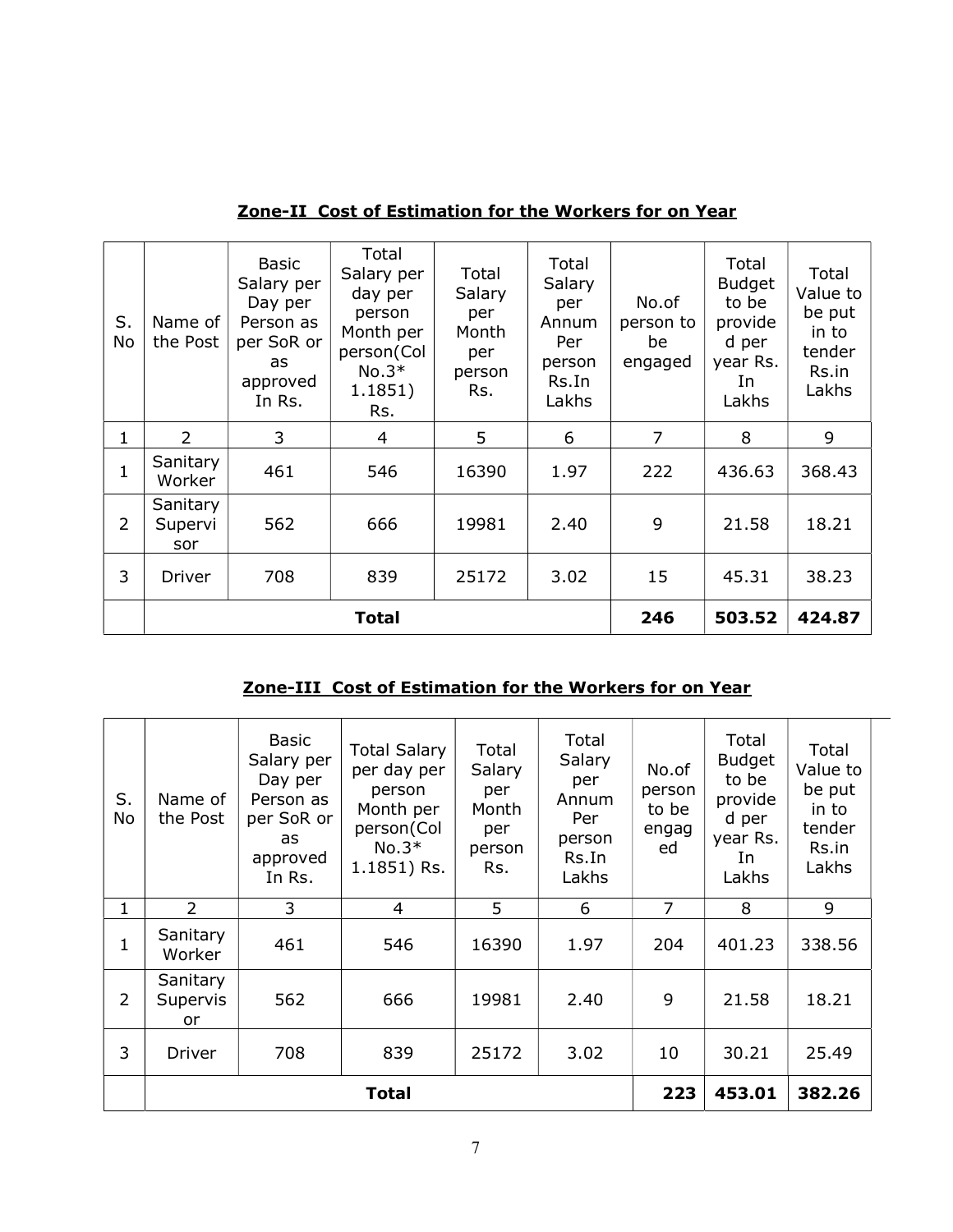# Zone-IV Cost of Estimation for the Workers for on Year

| S.<br>No       | Name of<br>the Post    | Basic<br>Salary<br>per<br>Day<br>per<br>Person<br>as per<br>SoR or<br>as<br>approv<br>ed In<br>Rs. | <b>Total Salary</b><br>per day per<br>person<br>Month per<br>person(Col<br>$No.3*$<br>1.1851)Rs. | Total<br>Salary<br>per<br>Month<br>per<br>person<br>Rs. | Total<br>Salary<br>per<br>Annum<br>Per<br>person<br>Rs.In<br>Lakhs | No.of<br>person<br>to be<br>engage<br>d | Total<br><b>Budget</b><br>to be<br>provide<br>d per<br>year Rs.<br>In<br>Lakhs | Total<br>Value to<br>be put in<br>to tender<br>Rs.in<br>Lakhs |
|----------------|------------------------|----------------------------------------------------------------------------------------------------|--------------------------------------------------------------------------------------------------|---------------------------------------------------------|--------------------------------------------------------------------|-----------------------------------------|--------------------------------------------------------------------------------|---------------------------------------------------------------|
| $\mathbf{1}$   | $\overline{2}$         | 3                                                                                                  | 4                                                                                                | 5                                                       | 6                                                                  | $\overline{7}$                          | 8                                                                              | 9                                                             |
| 1              | Sanitary<br>Worker     | 461                                                                                                | 546                                                                                              | 16390                                                   | 1.97                                                               | 239                                     | 470.06                                                                         | 396.64                                                        |
| $\overline{2}$ | Sanitary<br>Supervisor | 562                                                                                                | 666                                                                                              | 19981                                                   | 2.40                                                               | $\overline{7}$                          | 16.78                                                                          | 14.16                                                         |
| 3              | Driver                 | 708                                                                                                | 839                                                                                              | 25172                                                   | 3.02                                                               | 17                                      | 51.35                                                                          | 43.33                                                         |
| 4              | Electrician            | 708                                                                                                | 839                                                                                              | 25172                                                   | 3.02                                                               | $\mathbf 1$                             | 3.02                                                                           | 2.55                                                          |
|                |                        |                                                                                                    | <b>Total</b>                                                                                     |                                                         |                                                                    | 264                                     | 541.22                                                                         | 456.69                                                        |

் எனவே மேற்கண்ட குடிநீா் பணி, பாதாள சாக்கடை பணி மற்றும் திடக்கழிவு மேலாண்மை திட்டத்தின

கீழ் பொது சுகாதார பணி ஆகிய பணிகளை மேற்கொள்ள வெளிக்கொணா்வு முகமை (Outsource) மூலம் பணியமா்த்தி கொள்ள கீழ்கண்டவாறு மண்டல வாாியாக செலவின பட்டியல் விவரம்

|                | <u>வேலுார் மாநகராட்சி</u> |                                                              |                         |                                              |                                           |  |  |
|----------------|---------------------------|--------------------------------------------------------------|-------------------------|----------------------------------------------|-------------------------------------------|--|--|
| வ.<br>எண்      | மண்டலம்                   | பணியின் விவாம்                                               | பணியாளர்களின்<br>விவரம் | <b>ஓராண்டு</b><br>செலவினவிவரம்<br>லட்சத்தில் | மூன்றாண்டு<br>செலவின விவரம்<br>லட்சத்தில் |  |  |
|                | 1 முதல் 4<br>வரை          | குடிநீர் பணி                                                 | 159                     | 410.63                                       | 1231.89                                   |  |  |
| $\overline{2}$ | முதல் 4<br>வரை            | பாதாள சாக்கடை பணி                                            | 29                      | 74.49                                        | 223.47                                    |  |  |
| 3              | 1                         | திடக்கழிவு மேலாண்மை<br>பணி<br>பொது<br>மற்றும்<br>சுகாதார பணி | 224                     | 452.73                                       | 1358.19                                   |  |  |
| 4              | $\overline{2}$            | திடக்கழிவு மேலாண்மை<br>பணி<br>மற்றும்<br>பொது<br>சுகாதார பணி | 246                     | 503.52                                       | 1510.56                                   |  |  |
| 5              | 3                         | திடக்கழிவு மேலாண்மை<br>பணி<br>பொது<br>மற்றும்<br>சுகாதார பணி | 223                     | $453.01/-$                                   | 1359.03                                   |  |  |
| 6              | 4                         | திடக்கழிவு மேலாண்மை<br>பணி<br>மற்றும்<br>பொது<br>சுகாதார பணி | 264                     | 541.22                                       | 1623.66                                   |  |  |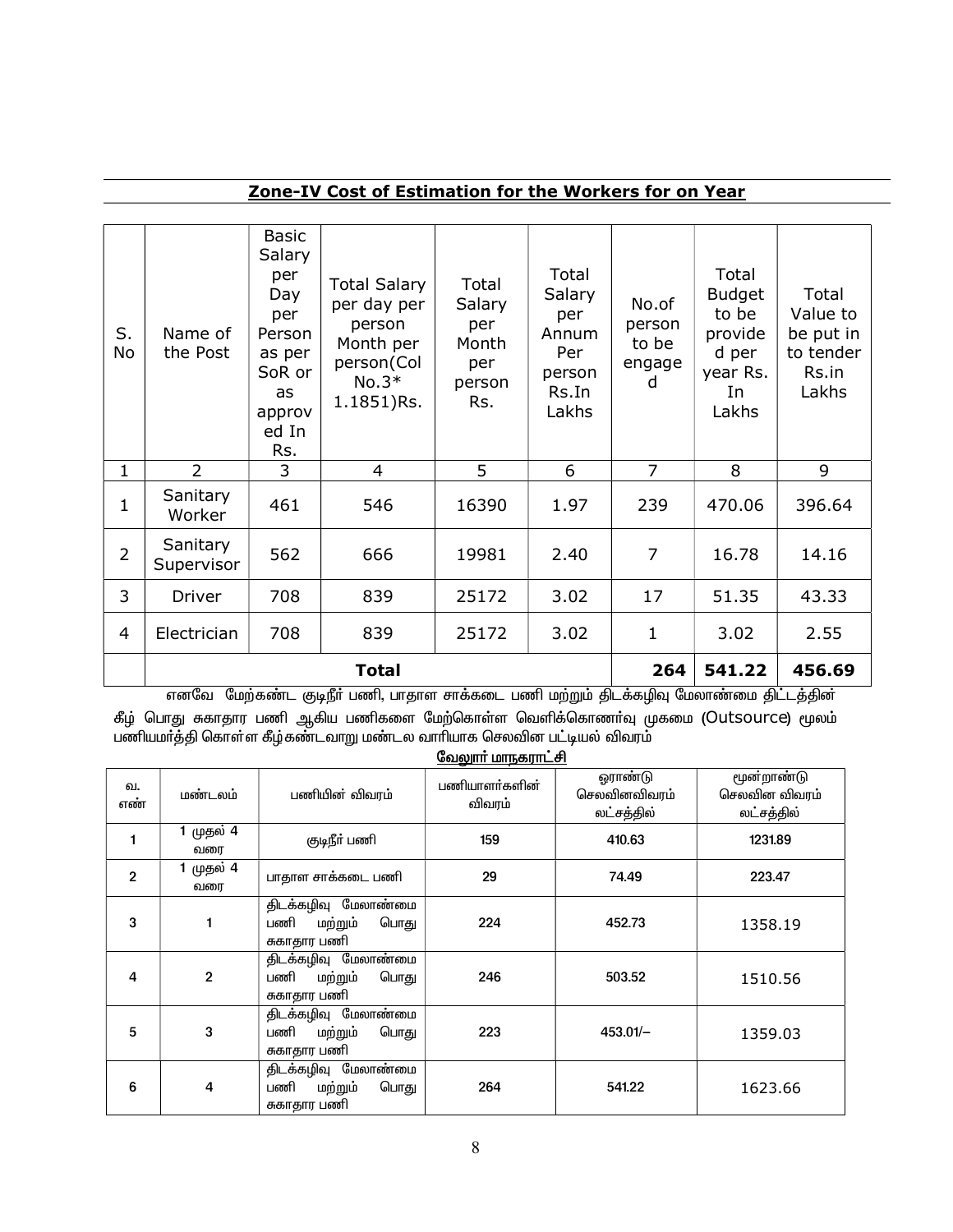மேற்கண்ட அட்டவணையில் உள்ள படி குடிநீா் பணி, பாதாள சாக்கடை பணி மற்றும் திடக்கழிவு மேலாண்மை திட்டத்தின் கீழ் பொது சுகாதார பணி ஆகிய பணிகளுக்கு ஓா் ஆண்டு மற்றும<mark>் 3</mark> ஆண்டுகளுக்கான செலவு தொகை குறிப்பிடப்பட்டுள்ளது. எனவே மேற்கண்ட வெளிக்கொணா்வு முகமை (Outsource) மூலம் பணிகளை மேற்கொள்ள நகராட்சி நிர்வாக இயக்குநர், சென்னை அவர்களின் நிர்வாக அனுமதி (Administration Sanction) பெற மாமன்றத்தில் பொருள் வைக்கப்படுகிறது.

## அ.கு

- 1. இப்பொருள் மாமன்றத்தில் பதிவு செய்யலாம்
- 2. நகராட்சி நிர்வாக ஆணையர் அவர்களின் அறிக்கையை பதிவு செய்யலாம்.
- 3. இப்பணிக்கு நகராட்சி நிர்வாக இயக்குநர் அவர்களின் நிர்வாக அனுமதி பெற்று பணியமர்த்தி கொள்ள மாமன்றம் முன் அனுமதி அளிக்கலாம்

## ந.க.எண்.5700/2021/இ1

 $(4)$  வேலூர் மாநகராட்சியில் இயங்கிவரும் உள்ளாட்சி நிதி உடன்நிகழ் தணிக்கைப்பிரிவு, துணை இயக்குநர் அவர்களிடமிருந்து 2019-20-ம் அண்டுக்கான தணிக்கை கட்டணம் ரு.36,71,648/- செலுத்தக் கோரி கடிதம் வரப்பெற்றுள்ளது. மேற்படி தணிக்கை கட்டணத்தை மாநகராட்சி பொதுநிதியிலிருந்து வழங்க மாமன்றத்தின் அனுமதி கோரப்படுகிறது.

அலுவலக குறிப்பு: மாமன்றம் அனுமதி வழங்கலாம்.

ந.க.எண்.பி2/10269/2002

 $(5)$  வேலூர் மாநகராட்சி பொதுநிதி (ம) குடிநீர் நிதி 2021-22ன் கீழ் ஆணையர் அவர்களின் நிர்வாக அனுமதி நாள்: 16.08.2021-ன் படி கீழே பட்டியலில் கண்ட 2 பணிகள் மேற்கொள்ள நிர்வாக அனுமதி பெறப்பட்டுள்ளது .இப்பணிக்கு 15.09.2021 அன்று பெறப்பட்ட ஒப்பந்தப்புள்ளிக்கான ஒப்புநோக்கு பட்டியல் தயார் செய்யப்பட்டுள்ளது. இப்பணிக்கு அி்க்கப்பட்டுள்ள ஒப்பந்தப்புள்ளிகளில் மதிப்பீட்டை விட குறைந்த தொகைக்கான ஒப்பந்தப்புள்ளி அளித்துள்ள ஒப்பந்தாரரின் ஒப்பந்தப்புள்ளியை முடிவு செய்ய மாமன்றத்தின் அனுமதி கோரப்படுகிறது.

| ഖ.<br>எண்      | பணியின் பெயர்                                                                                                                                                       | மதிப்பீடு<br>ரு . லட்ச<br>த்தில் | ஒப்பந்ததாரர்<br>திருவாளர்கள்                       | ஒப்பந்தப்புள்ளி<br>விலைவிகிதம்    | குறிப்பு                                                                                                                        |
|----------------|---------------------------------------------------------------------------------------------------------------------------------------------------------------------|----------------------------------|----------------------------------------------------|-----------------------------------|---------------------------------------------------------------------------------------------------------------------------------|
| $\mathbf{1}$   | $\mathfrak{D}$                                                                                                                                                      | 3                                | $\overline{4}$                                     | 5                                 | 6                                                                                                                               |
|                | மாநகராட்சி மண்டலம்-2,<br>வேலூர்<br>எண்:16, காகிதப்பட்டடை<br>வார்டு<br>சிப்பந்தி<br>காலணி<br>பகுதியில்<br>மழைநீர் வடிகால் கால்வாய் மற்றும்<br>சிறுபாலம் அமைத்தல் பணி | 8.90                             | P.நித்தியானந்தம்,<br>வேலூர்.<br>Kலஷ்மி,<br>வேலூர். | $-0.05\%$ (L1)<br>$+ 0.40\%$ (L2) | $\overline{L1}$ -ல் -0.05%<br>மதிப்பீட்டுத்<br>தொகையை விட<br>குறைவான விலை<br>விகிதத்தில்<br>வழங்கப்<br>பட்டுள்ளதை<br>ஏற்கலாம் . |
| $\mathfrak{D}$ | மாநகராட்சி மண்டலம்-2,<br>வேலூர்<br>எண்:16, காகிதப்பட்டடை<br>வார்டு<br>சிப்பந்தி<br>காலணி<br>பகுதியில்<br>கிணறு<br>அமைத்து<br>ஆழ்துளை<br>மினிபவர் பம்ப் அமைத்தல் பணி | 2.00                             | P.நித்தியானந்தம்,<br>வேலூர்.<br>Kலஷ்மி,<br>வேலூர். | $-0.38\%$ (L1)<br>$+ 0.14\%$ (L2) | $L1-\dot{\omega}$ -0.38%<br>மதிப்பீட்டுத்<br>தொகையை விட<br>குறைவான விலை<br>விகிதத்தில்<br>வழங்கப்<br>பட்டுள்ளதை<br>ஏற்கலாம் .   |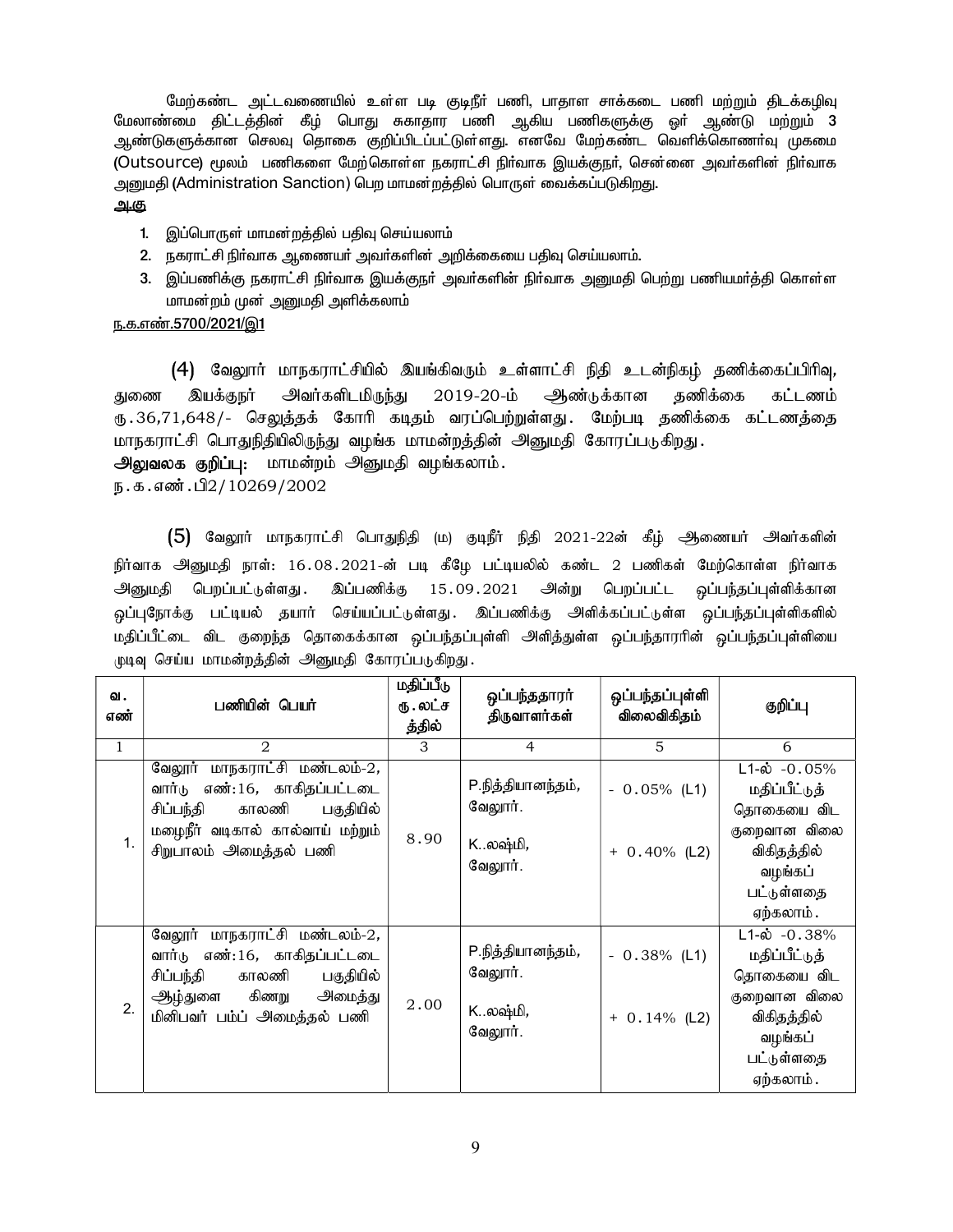மேற்கண்ட பட்டியலில் கண்ட 2 பணிகளுக்கு பெறப்பட்ட ஒப்பந்தப்புள்ளிகளில் மதிப்பிட்டு தொகையை விட குறைவான விலை விகிதத்தில் ஒப்பந்தப்புள்ளி அளித்துள்ள ஒப்பந்ததாரர் ஓப்பந்தப்புள்ளியை ஏற்க மாமன்றத்தின் அனுமதி வேண்டப்படுகிறது.

## அலுவலக குறிப்பு :

- 1. மாமன்றத்தின் பார்வைக்கு வைக்கப்பட்டுள்ள இப்பொருள் மாமன்றத்தில் பதிவு செய்யலாம்.
- 2. இப்பணிக்கான செலவினத் தொகையை பொதுநிதி (ம) குடிநீர் நிதி 2021-22ன் கீழ் செலவு செய்யலாம்.
- 3. வேலூர் மாநகராட்சியில் பொதுநிதி (ம) குடிநீர் நிதி 2021-22ன் கீழ் ஒப்பந்தப்புள்ளி கோரப்பட்ட மேற்கண்ட 4-பணிகளுக்கு ஒப்பந்தப்புள்ளி அளித்துள்ள ஒப்பந்ததாரர் அளித்துள்ள குறைந்த தொகைக்கான  $(1.L1-0.05\%, 2.L1-0.38\%),$  ஒப்பந்தப்புள்ளியை மாமன்றம் ஏற்கலாம்.

## (ந.க.எண்.2488/2021/E1)

 $(6)$  இம்மாநகராட்சி எல்லைக்குட்பட்ட காட்பாடி கிராமம் சர்வே எண்.714/50பி, எண்4-ல் 1.01 ஏக்கர் பரப்பில் மனைப்பிரிவு அமைக்க வேலூர் உள்ளூர் திட்டக் குழுமத்திற்கு மனைப்பிரிவு உரிமையாளர் திரு.S.கணேசன் மற்றும் திரு.S.சதானந்தன் 318, சொளத் அவின்யு ரோடு சத்துவாச்சாரி, வேலூர்-9 ஆகியோர் முலம் மனு செய்யப்பட்டு, வேலூர் உள்ளூர் திட்டக் குழும ந.க.எண்.197/21/வே.உ.தி.கு, நாள்:28.07.2021-ல் தொழில் நுட்ப அ்<u>ன</u>ுமதி வழங்கப்பட்டுள்ளது . அதன் அடிப்படையில் மனுதாரருக்கு சாலை, கால்வாய் மற்றும் தெருவிளக்கு மேம்பாடு செய்ய இவ்வலுவலகம் முலம் தெரிவிக்கப்பட்டது. மனைப்பிரிவு உரிமையாளரால் சிமெண்ட் சாலை, கால்வாய் வசதி குடிநீர் பகிர்மான குழாய் செய்து கடிதம் தந்துள்ளார். தெருவிளக்கு அமைக்க TNEB-க்கு ரு.85,700/- (29.10.2021) செ<u>லுத்த</u>ப்பட்டுள்ளது. அதன்படி மனைப்பிரிவு சாலைகள் மற்றம் பொது ஒதுக்கீடு ஆகியவற்றை வரைபடத்தின்படி சார்பதிவாளர் <u>அலுவலகத்தில் பத்திர பதிவு</u> எண்.6802/21, நாள்:12.08.2021 பதிவு செய்து ஒப்படைக்கப்பட்டுள்ளது .

மேற்கண்ட சாலைகளை மாநகராட்சி தன் பொறுப்பில் எடுத்து கொள்ள மாமன்றத்தின் பார்வைக்கும் அனுமதிக்கும் வைக்கப்படுகிறது.

## அலுவலக குறிப்பு:

மேற்கண்ட சாலைகள் தொடர் பராமரிப்புக்கு எடுத்து கொண்டு, இறுதி அங்கீகாரம் வழங்க வேலூர் உள்ளூர் திட்டக்

குழுமத்திற்கு பரிந்துரை கடிதம் அனுப்பலாம்.

# ந.க.எண். $2137/2021/\pi$ ப் $1/\mu$ 1

 $(7)$  வேலூா் மாநகராட்சி மாநகா்நல அலுவலா் அவா்களின் நவம்பா் $-$ 2021 மாதத்திற்குாிய நாட்குறிப்பு மாமன்றத்தின் பார்வைக்கும் பதிவிற்கும் வைக்கப்படுகிறது. அலுவலக குறிப்பு :— பதிவு செய்யலாம். ந.க.எண். 9473/2103/எச் 1

 $(8)$  வேலூர் மாநகராட்சி பொதுநிதி 2021-22ன் கீழ் வேலூர் மாநகராட்சிக்கு சொந்தமான எண். TN 23 CM 1404க்கு(ZONE 2) (HEALTH பயன்பாடு) Purchasing of New TYRE & TUBE பணி, பொது நிதியின் கீழ் மேற்கொள்ள தயாரிக்கப்பட்ட மதிப்பீட்டுத் தொகை ரு. 12,300 00/-க்கு நாள்  $12.11.2021$ -ல் நிர்வாக அனுமதி வழங்கப்பட்டு,29 $.11.2021$  அன்று பெறப்பட்ட முன்று விலைப்புள்ளிகளின் ஒப்புநோக்கு பட்டியல் பின்வருமாறு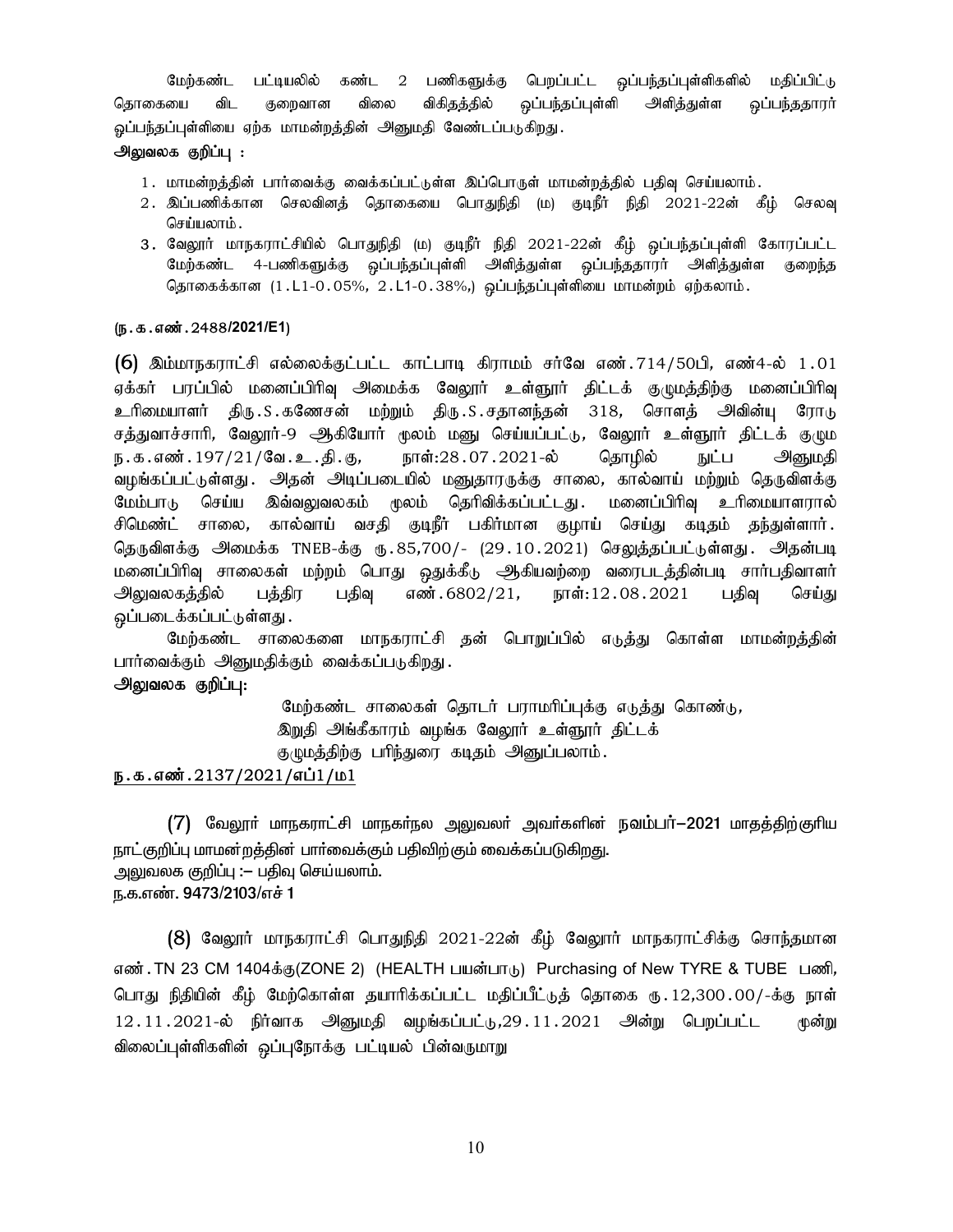| ഖ.<br>எண் | நிறுவனத்தின் பெயர்                    | விலை தொகை                |
|-----------|---------------------------------------|--------------------------|
|           |                                       |                          |
| 1.        | M/s.SWATHY TYRES<br>நிறுவனம், வேலூர். | $\mathbf{t}$ . 12,300.00 |
| 2.        | M/s.HARI TYRES நிறுவனம், வேலூர்.      | m. 12,500.00             |
| 3.        | M/s. PRAGATHEESH, VELLORE.            | 12,600.00<br>∉Ҧ.         |

M/s. SWATHYI TYRES நிறுவனம், வேலூர் 155/D12 டீயூப்கள் மற்றும் 155/12 டயர்கள் நான்கு டயர்கள் மற்றும் நான்கு டீயூப்கள் பொருத்தி கொடுக்க ரு.12,300.00/-க்கு குறைவான விலை விகிதத்தில் அளித்துள்ள விலைப்புள்ளியை ஏற்க மாமன்றப் பொருள் வைக்கப்படுகிறது.

## அலுவலக குறிப்பு :

- 1. மாமன்றத்தின் பார்வைக்கு வைக்கப்பட்டுள்ள இப்பொருள் மாமன்றத்தில் பதிவு செய்யலாம்.
- 2. இப்பணிக்கான செலவினத் தொகையை பொது நிதி 2021-22ன் கீழ் செலவு செய்யலாம்.
- 3. பெறப்பட்ட விலைப்புள்ளிகளில் குறைந்த தொகைக்கான விலைப்புள்ளி அளித்துள்ள M/s.SWATHY TYRES, வேலூர் நிறுவனத்தின் விலைப்புள்ளியை ஏற்கலாம்.

## (ந.க.எண் 2702 /2020/D1)(ZONE 2)

 $(9)$  வேலூர் மாநகராட்சி பொதுநிதி 2021-22ன் கீழ் வேலூர் மாநகராட்சிக்கு சொந்தமான எண். TN 23 CM 1533க்கு (ZONE 2) (HEALTH பயன்பாடு) Purchasing of New TYRE & TUBE பணி, பொது நிதியின் கீழ் மேற்கொள்ள தயாரிக்கப்பட்ட மதிப்பீட்டுத் தொகை ரு. 12,300 00/-க்கு நாள்  $12.11.2021$ -ல் நிர்வாக அினுமதி வழங்கப்பட்டு,29 $.11.2021$  அன்று பெறப்பட்ட முன்று விலைப்புள்ளிகளின் ஒப்புநோக்கு பட்டியல் பின்வருமாறு

| ഖ.<br>எண் | நிறுவனத்தின் பெயர்                    | விலை தொகை                |
|-----------|---------------------------------------|--------------------------|
|           |                                       |                          |
| 1.        | M/s.SWATHY TYRES<br>நிறுவனம், வேலூர். | $\mathbf{t}$ . 12,300.00 |
| 2.        | M/s.HARI TYRES நிறுவனம், வேலூர்.      | $\text{I}2,500.00$       |
| 3.        | M/s. PRAGATHEESH, VELLORE.            | 12,600.00<br>∉Ҧ.         |

 $M/s$ . SWATHYI TYRES நிறுவனம்,வேலூர் 155/D12 நான்கு டீயூப்கள் மற்றும் 155/D12 நான்கு டயர்கள், பொருத்தி கொடுக்க, ரூ.12,300.00/-க்கு குறைவான விலை விகிதத்தில் அளித்துள்ள விலைப்புள்ளியை ஏற்க மாமன்றப் பொருள் வைக்கப்படுகிறது.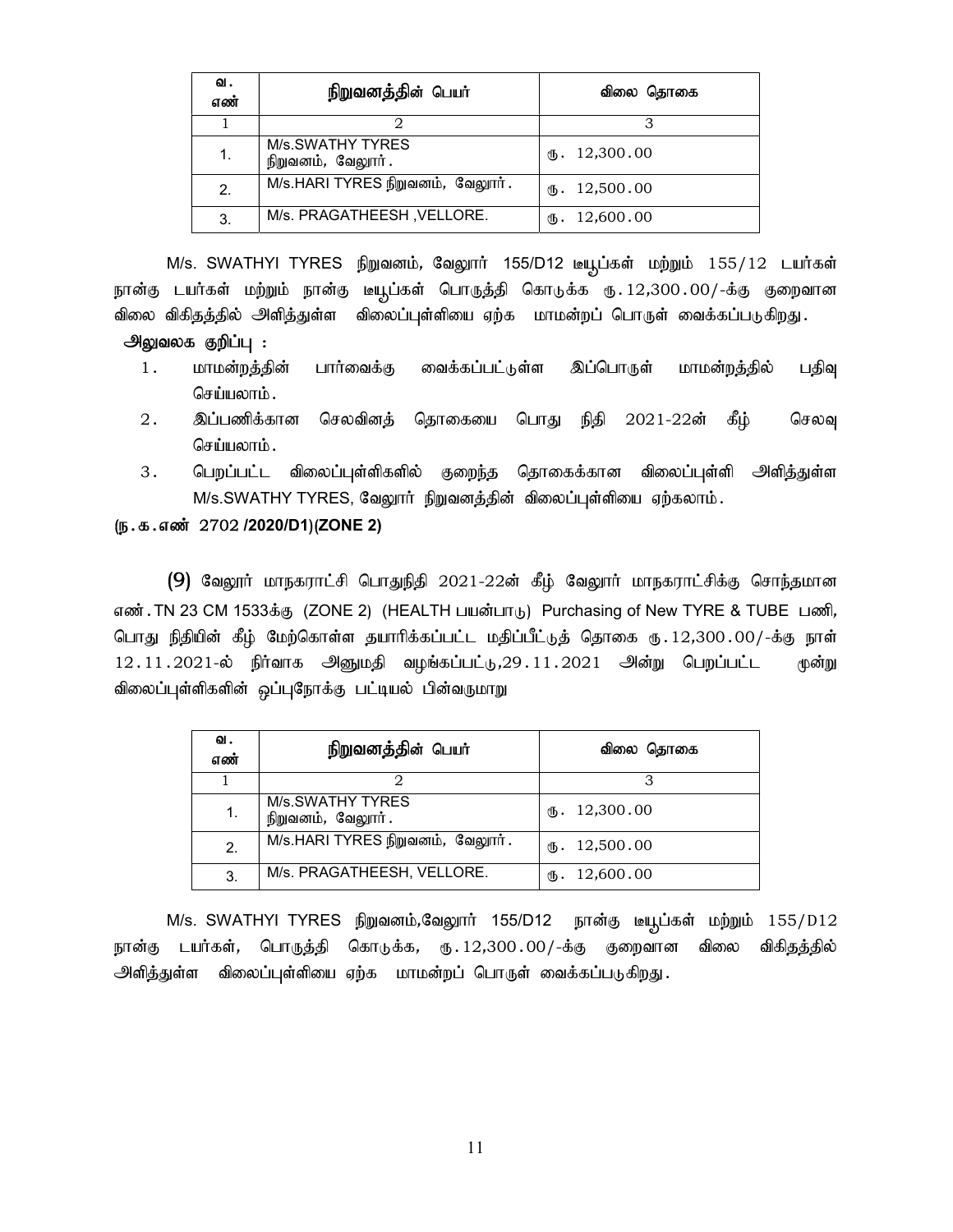## அலுவலக குறிப்பு :

- 1. மாமன்றத்தின் பார்வைக்கு வைக்கப்பட்டுள்ள இப்பொருள் மாமன்றத்தில் பதிவு செய்யலாம்.
- 2 . இப்பணிக்கான செலவினத் தொகையை பொது நிதி 2021-22ன் கீழ் செலவு செய்யலாம்.
- 3. பெறப்பட்ட விலைப்புள்ளிகளில் குறைந்த தொகைக்கான விலைப்புள்ளி அளித்துள்ள M/s.SWATHY TYRES, வேலூர் நிறுவனத்தின் விலைப்புள்ளியை ஏற்கலாம்.

## (ந.க.எண் 2705 /2020/D1)(ZONE 2)

 $(10)$  வேலூர் மாநகராட்சி பொதுநிதி 2021-22ன் கீழ் வேலூர் மாநகராட்சிக்கு சொந்தமான எண். TN 23 AB 0794க்கு(ZONE 2) (HEALTH பயன்பாடு) Purchasing of New TYRE & TUBE பணி, பொது நிதியின் கீழ் மேற்கொள்ள தயாரிக்கப்பட்ட மதிப்பீட்டுத் தொகை ரு.23,400.00/-க்கு நாள் 12.11.2021-ல் நிர்வாக அினுமதி வழங்கப்பட்டு, 29.11.2021 அன்று பெறப்பட்ட விலைப்புள்ளிகளின் ஒப்புநோக்கு பட்டியல் பின்வருமாறு,

| ഖ.<br>எண் | நிறுவனத்தின <b>பெயர்</b>                            | விலை தொகை                |
|-----------|-----------------------------------------------------|--------------------------|
|           | 2                                                   | 3                        |
| 1.        | M/s.SRI KRISHNA TYRES SERVICE நிறுவனம்,<br>வேலூர் . | m.23,400.00              |
| 2.        | M/s. SRI BALAJEE AGENCIES<br>நிறுவனம், வேலூர்.      | $\mathbf{t}$ . 24,100.00 |

J.K.7.50-16 16 PR FRONT டயர் மற்றும் டீயூட் இரண்டு என்கள் பொருத்தி கொடுக்க M/s.SRI KRISHNA TYRES SERVICE நிறுவனம்,வேலூர் ரு. 23,400.00/-க்கு குறைவான விலை விகிதத்தில் அளித்துள்ள விலைப்புள்ளியை ஏற்க மாமன்றத்தின் அனுமதிக்கு மாமன்றப் பொருள் வைக்கப்படுகிறது .

#### அலுவலக குறிப்பு :

- 1. மாமன்றத்தின் பார்வைக்கு வைக்கப்பட்டுள்ள இப்பொருள் மாமன்றத்தில் பதிவு செய்யலாம்.
- 2. இப்பணிக்கான செலவினத் தொகையை பொது நிதி 2021-22ன் கீழ் செலவு செய்யலாம் $\,$ .
- 3. பெறப்பட்ட விலைப்புள்ளிகளில் குறைந்த தொகைக்கான விலைப்புள்ளி அளித்துள்ள M/s.SRI KRISHNA TYRES SERVICE, வேலூார் நிறுவனத்தின் விலைப்புள்ளியை ஏற்கலாம்.

#### (ந.க.எண்2990 /2021/D1)(ZONE 2)

 $(11)$  வேலூர் மாநகராட்சி பொதுநிதி 2021-22ன் கீழ் வேலூர் மாநகராட்சிக்கு சொந்தமான எண். TN 23 CM 1509க்கு(ZONE 2) (HEALTH பயன்பாடு) Purchasing of New TYRE & TUBE பணி, பொது நிதியின் கீழ் மேற்கொள்ள தயாரிக்கப்பட்ட மதிப்பீட்டுத் தொகை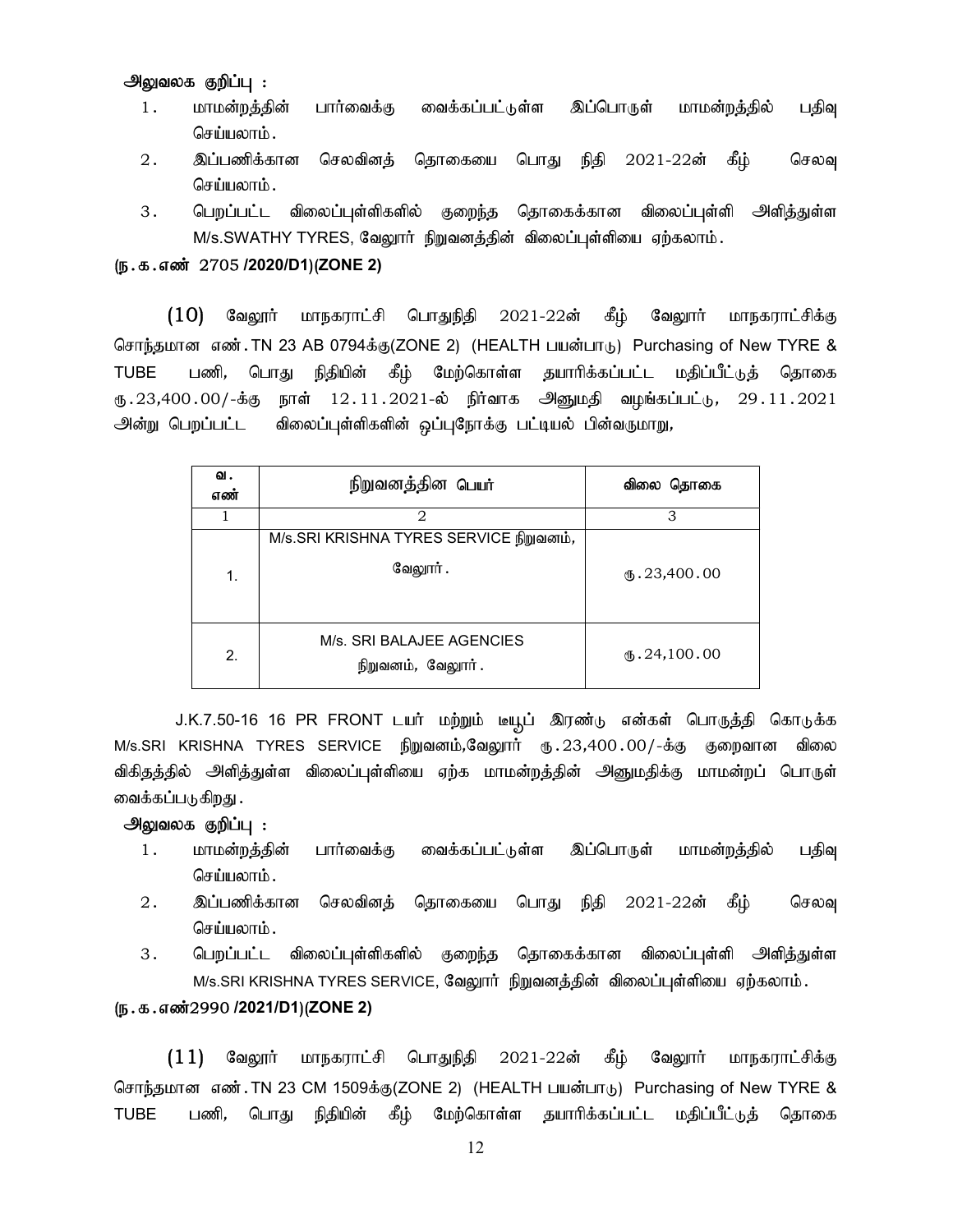ரு.12,300.00/-க்கு நாள் 12.11.2021-ல் நிர்வாக அனுமதி வழங்கப்பட்டு, 29.11.2021 அன்று பெறப்பட்ட மூன்று விலைப்புள்ளிகளின் ஒப்புநோக்கு பட்டியல் பின்வருமாறு

| ഖ.<br>எண் | நிறுவனத்தின் பெயர்                           | விலை தொகை                |
|-----------|----------------------------------------------|--------------------------|
|           |                                              |                          |
| 4.        | <b>M/s.SWATHY TYRES</b><br>நிறுவனம், வேலூர். | $\mathbf{t}$ . 12,300.00 |
| 5.        | M/s.HARI TYRES நிறுவனம், வேலூர்.             | m. 12,500.00             |
| 6.        | M/s. PRAGATHEESH, VELLORE.                   | 12,600.00<br>ரு.         |

155/D12 நான்கு டீயூப்கள் மற்றும் 155/D12 நான்கு டயர்கள் பொருத்தி கொடுக்க M/s. SWATHYI TYRES நிறுவனம்,வேலூார் ரு. 12,300.00/-க்கு குறைவான விலை விகிதத்தில் அளித்துள்ள விலைப்புள்ளியை ஏற்க மாமன்றப் பொருள் வைக்கப்படுகிறது .

## அலுவலக குறிப்பு :

- 1. மாமன்றத்தின் பார்வைக்கு வைக்கப்பட்டுள்ள இப்பொருள் மாமன்றத்தில் பதிவு செய்யலாம்.
- 2. இப்பணிக்கான செலவினத் தொகையை பொது நிதி 2021-22ன் கீழ் செலவு செய்யலாம்.
- 3. பெறப்பட்ட விலைப்புள்ளிகளில் குறைந்த தொகைக்கான விலைப்புள்ளி அளித்துள்ள M/s.SWATHY TYRES, வேலூர் நிறுவனத்தின் விலைப்புள்ளியை ஏற்கலாம்.

#### (ந.க.எண் 2705 /2020/D1)(ZONE 2)

 $(12)$  வேலூர் மாநகராட்சி பொதுநிதி 2021-22ன் கீழ் வேலூர் மாநகராட்சிக்கு சொந்தமான எண். TN 23 CM 1407க்கு(ZONE 2) (HEALTH பயன்பாடு) Purchasing of New TYRE & TUBE பணி, பொது நிதியின் கீழ் மேற்கொள்ள தயாரிக்கப்பட்ட மதிப்பீட்டுத் தொகை ரு.12,300.00/-க்கு நாள் 12.11.2021-ல் நிர்வாக அனுமதி வழங்கப்பட்டு,29.11.2021 அன்று பெறப்பட்ட மூன்று விலைப்புள்ளிகளின் ஒப்புநோக்கு பட்டியல் பின்வருமாறு

| 입.<br>எண் | நிறுவனத்தின் பெயா                     | விலை தொகை                |
|-----------|---------------------------------------|--------------------------|
|           |                                       | З                        |
| 1.        | M/s.SWATHY TYRES<br>நிறுவனம், வேலூர். | $\mathbf{t}$ . 12,300.00 |
| 2.        | M/s.HARI TYRES நிறுவனம், வேலூர்.      | $\mathbf{t}$ . 12,500.00 |
| 3.        | M/s. PRAGATHEESH, VELLORE.            | $\mathbf{t}$ . 12,600.00 |

155/D12 நான்கு பீயூப்கள் மற்றும் 155/D12 நான்கு டயர்கள் பொருத்தி கொடுக்க M/s. SWATHYI TYRES நிறுவனம், வேலூார் ரு.12,300.00/-க்கு குறைவான விலை விகிதத்தில் அளித்துள்ள விலைப்புள்ளியை ஏற்க மாமன்றப் பொருள் வைக்கப்படுகிறது.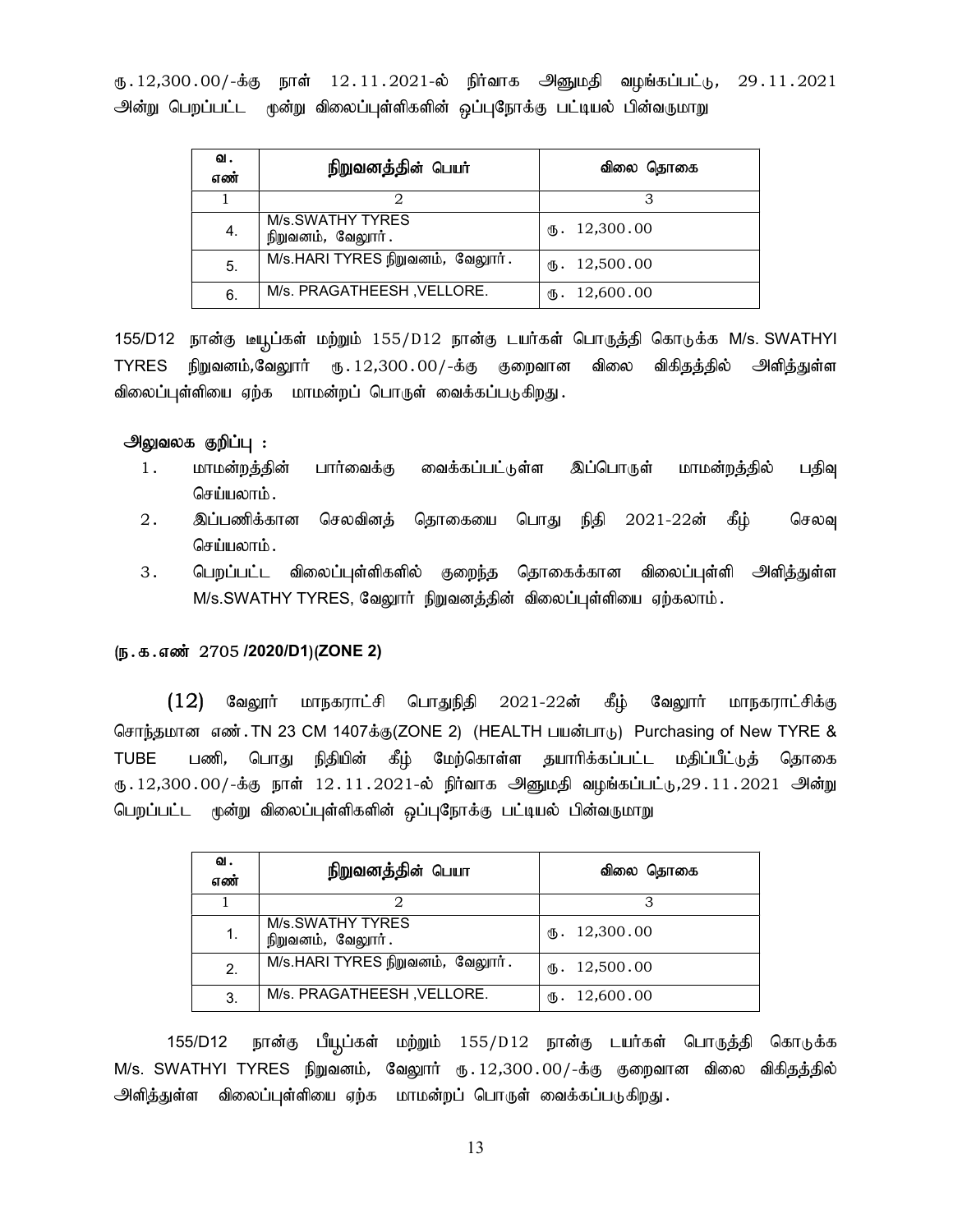## அலுவலக குறிப்பு :

- 1. மாமன்றத்தின் பார்வைக்கு வைக்கப்பட்டுள்ள இப்பொருள் மாமன்றத்தில் பதிவு செய்யலாம்.
- 2 . இப்பணிக்கான செலவினத் தொகையை பொது நிதி 2021-22ன் கீழ் செலவு செய்யலாம்.
- 3. பெறப்பட்ட விலைப்புள்ளிகளில் குறைந்த தொகைக்கான விலைப்புள்ளி அளித்துள்ள M/s.SWATHY TYRES, வேலூர் நிறுவனத்தின் விலைப்புள்ளியை ஏற்கலாம்.

## (ந.க.எண் 2704 /2020/D1)(ZONE 2)

 $(13)$  வேலூர் மாநகராட்சி பொதுநிதி 2021-22ன் கீழ் வேலூர் மாநகராட்சிக்கு சொந்தமான எண். TN 23 CM 1494க்கு(ZONE 2) (HEALTH பயன்பாடு) Purchasing of New TYRE & TUBE பணி, பொது நிதியின் கீழ் மேற்கொள்ள தயாரிக்கப்பட்ட மதிப்பீட்டுத் தொகை ரு.12,300.00/-க்கு, நாள் 12.11.2021-ல் நிர்வாக அனுமதி வழங்கப்பட்டு,29.11.2021 அன்று பெறப்பட்ட மூன்று விலைப்புள்ளிகளின் ஒப்புநோக்கு பட்டியல் பின்வருமாறு,

| ഖ.<br>எண் | நிறுவனத்தின் பெயா                     | விலை தொகை          |
|-----------|---------------------------------------|--------------------|
|           |                                       |                    |
|           | M/s.SWATHY TYRES<br>நிறுவனம், வேலூர். | $\text{I}2,300.00$ |
| 2.        | M/s.HARI TYRES நிறுவனம், வேலூர்.      | (B. 12,500.00)     |
| 3.        | M/s. PRAGATHEESH, VELLORE.            | 12,600.00<br>∉Ҧ.   |

155/D12 நான்கு பீயூப்கள் மற்றும் 155/D12 நான்கு டயர்கள் பொருத்தி கொடுக்க  $M/s$ . SWATHYI TYRES நிறுவனம்,வேலுார் ரூ.12,300.00/-க்கு குறைவான விலை விகிதத்தில் அளித்துள்ள விலைப்புள்ளியை ஏற்க மாமன்றப் பொருள் வைக்கப்படுகிறது.

## அலுவலக குறிப்பு :

- 1. மாமன்றத்தின் பார்வைக்கு வைக்கப்பட்டுள்ள இப்பொருள் மாமன்றத்தில் பதிவு செய்யலாம்.
- 2. இப்பணிக்கான செலவினத் தொகையை பொது நிதி 2021-22ன் கீழ் செலவு செய்யலாம்.
- 3. பெறப்பட்ட விலைப்புள்ளிகளில் குறைந்த தொகைக்கான விலைப்புள்ளி அளித்துள்ள M/s.SWATHY TYRES, வேலூர் நிறுவனத்தின் விலைப்புளவிலைப்புள்ளியை ஏற்கலாம்.

## (ந.க.எண் 2703 /2020/D1)(ZONE 2)

 $(14)$  வேலூர் மாநகராட்சி பொதுநிதி 2021-22ன் கீழ் வேலூர் மாநகராட்சிக்கு சொந்தமான TN 23 CA 3601 — (INNOVA CAR) -- EXTRA FITTING FIXED பணி மேற்கொள்ள தயாரிக்கப்பட்ட மதிப்பீட்டுத் தொகை ரு.26,650.00க்கு நாள்.30.11.2021-ல் நிர்வாக அனுமதி வழங்கப்பட்டு, 06.12.2021 அன்று பெறப்பட்ட முன்று விலைப்புள்ளிகளின் ஒப்புநோக்கு பட்டியல் பின்வருமாறு,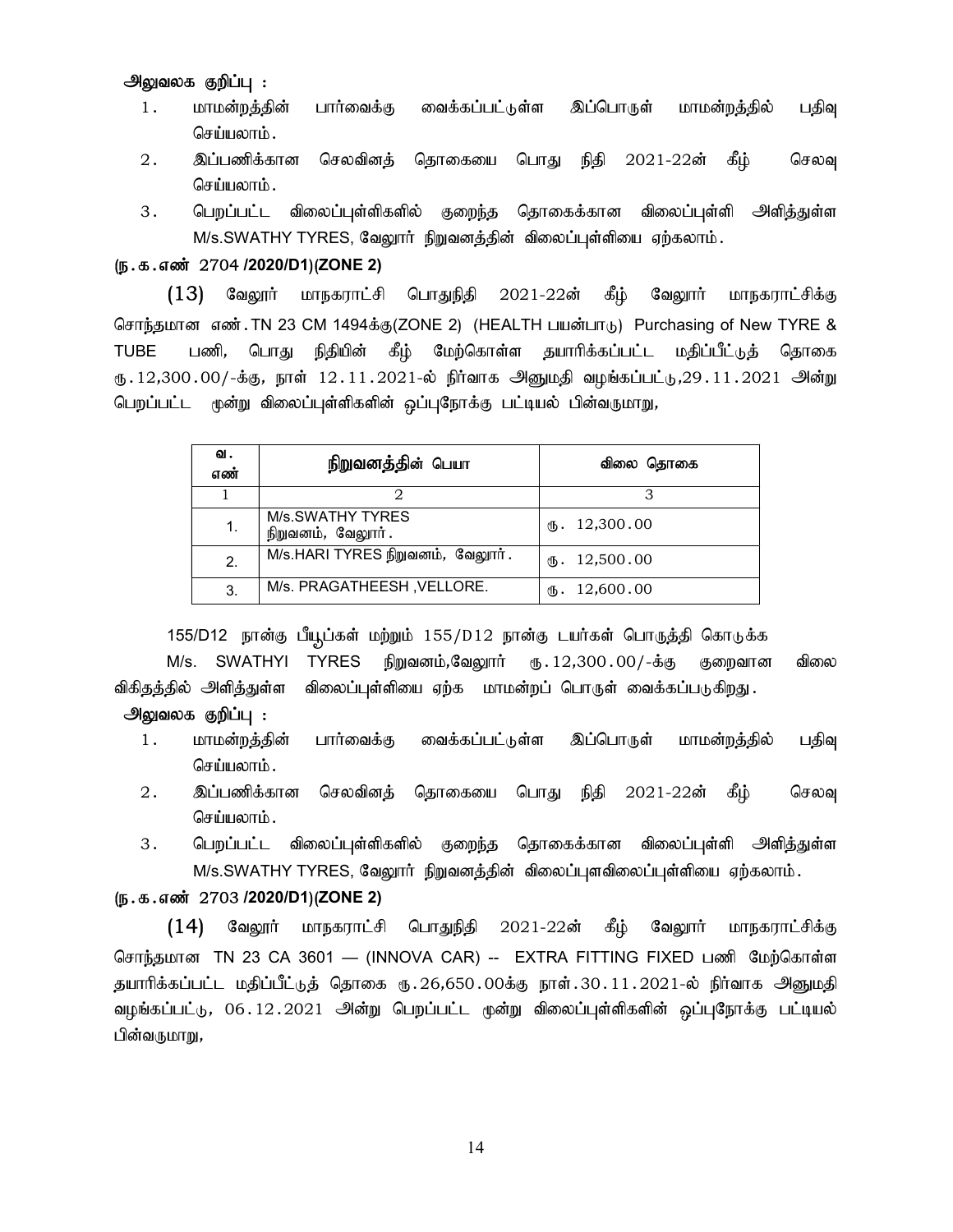| ഖ.<br>எண் | நிறுவனத்தின்<br>பெயர்             | தொகை                       | சதவிகிதம்                                               |
|-----------|-----------------------------------|----------------------------|---------------------------------------------------------|
| 1         | $\overline{2}$                    | 3                          | $\overline{4}$                                          |
| 1.        | M/s.MUBARK CAR DECORS,<br>VELLORE | $\text{I}5.26,650.00$      | மதிப்பீட்டுத் தொகை விகிதம்<br>$(0.00\%$ ) அதிகம<br>(L1) |
| 2.        | M/s.CITY CAR DECORS,<br>VELLORE.  | 31,050.00<br>ĆҦ            | மதிப்பீட்டுத் தொகை விகிதம்<br>16.51 % அதிகம் (L2)       |
| 3.        | M/s AK CAR DECORS, VELLORE.       | $\textcircled{f}33,550.00$ | மதிப்பீட்டுத் தொகை விகிதம்<br>25.89 % அதிகம் (L3)       |

M/s MUBARK CAR DECORS , VELLORE. (L1) நிறுவனத்தின் மதிப்பீட்டு தொகை விகிதத்தில் அளித்துள்ள விலைப்புள்ளயை ஏற்க மாமன்றப் பொருள் வைக்கப்படுகிறது . அணையர் அவர்களின் முன் அனுமதி பெற்று பணியாணை வழங்கியதற்கு ஒப்புதல் வழங்கலாம்.

#### அலுவலக குறிப்பு :

- 1. மாமன்றத்தின் பார்வைக்கு வைக்கப்பட்டுள்ள இப்பொருள் மாமன்றத்தில் பதிவு செய்யலாம்.
- 2. இப்பணிக்கான செலவினத் தொகையை பொது நிதி 2021-22ன் கீழ் செலவு செய்யலாம்.
- 3. பெறப்பட்ட விலைப்புள்ளிகளில் குறைந்த தொகைக்கான விலைப்புள்ளி அளித்துள்ள M/s. MUBARK CAR DECORS , VELLORE. நிறுவனத்தின் விலைப்புள்ளியை ஏற்கலாம்.

#### (ந.க.எண்.6862/2021/E5)

 $(15)$  வேலூர் மாநகராட்சி பொதுநிதி 2021-22ன் கீழ் வேலூர் மாநகராட்சிக்கு சொந்தமான எண். TN 23 CA 3601 க்கு (ஆணையாளர் பயன்பாடு) PERIDICAL MAINTENCE – OIL SERVICING பணி, பொது நிதியின் கீழ் மேற்கொள்ள தயாரிக்கப்பட்ட மதிப்பீட்டுத் தொகை ரு.15,020.00/-க்கு நாள்.26.11.2021-ல் நிர்வாக அினுமதி வழங்கப்பட்டு, 26.11.2021 அன்று விலைப்புள்ளி கோரப்பட்டு, பெறப்பட்ட innova motors பட்டியல் பின்வருமாறு

| ഖ.<br>எண் | பெயர்                    | விலைவிகிதம்  |  |  |
|-----------|--------------------------|--------------|--|--|
|           | M/s. TOYOTA LANSON       |              |  |  |
|           | MOTORS PVT LTD, VELLORE. | Rs.15.020.00 |  |  |

M/s. TOYOTA LANSON MOTORS PVT LTD, VELLORE., நிறுவனம் ரு. 15,020.00/-(Rupees fifteen thousands and twenty only) விலை விகிதத்தில் அளித்துள்ள விலைப்புள்ளியை ஏற்க, மாமன்றப் பொருள் வைக்கப்படுகிறது.

## அலுவலக குறிப்பு :

1. மாமன்றத்தின் பார்வைக்கு வைக்கப்பட்டுள்ள இப்பொருள் மாமன்றத்தில் பதிவு  $G$ சர்யமை $h$ ;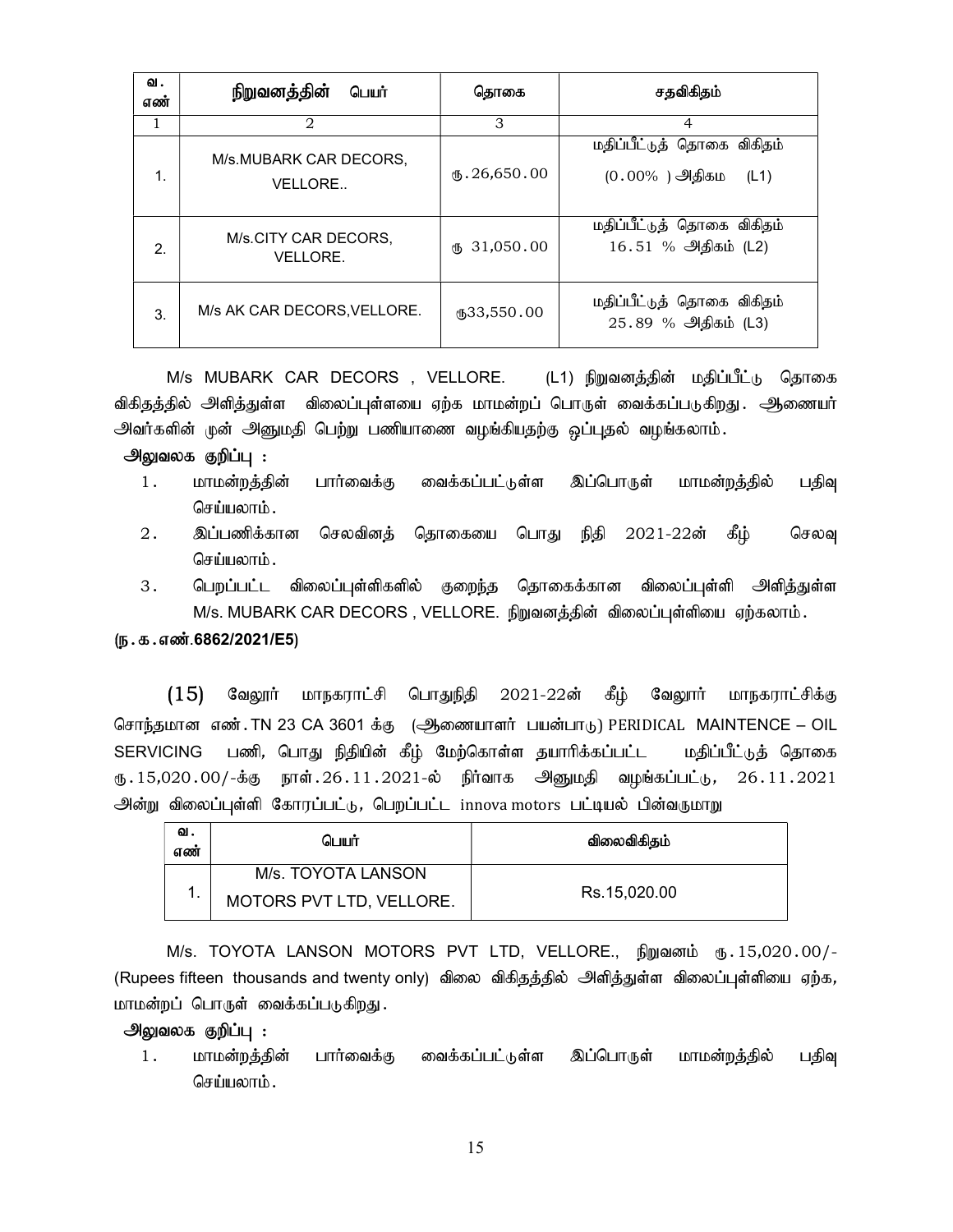- 2 . இப்பணிக்கான செலவினத் தொகையை பொது நிதி 2021-22ன் கீழ் செலவு செய்யலாம்.
- 3. பெறப்பட்ட தொகைக்கான விலைப்புள்ளி அளித்துள்ள M/s. TOYOTA LANSON MOTORS PVT LTD, VELLORE., நிறுவனத்தின் விலைப்புள்ளியை ஏற்கலாம். மேலும் இப்பணி அவசர அவசியம் பணி மேற்கொள்ள வேண்டி ஆணையர் அவர்கள் முன் அனுமதியில் பணி ஆணை வழங்கியதற்கும் மன்றம் அனுமதிக்கலாம்.

## (ந.க.எண்.6807 /2021/E5)

 $(16)$  வேலூர் மாநகராட்சி கல்விநிதி 2021-22ன் கீழ் கீழே பட்டியலில் கண்ட 2 பணிகள் மேற்கொள்ள ஆணையர் அவர்களின் நாள்: 18.08.2021-ன் அன்று நிர்வாக அனுமதி பெறப்பட்டுள்ளது. <u>இப்பணிக்கு</u> 30.11.2021 அன்று பெறப்பட்ட ஒப்பந்தப்புள்ளிக்கான ஒப்புநோக்கு பட்டியல் தயார் செய்யப்பட்டுள்ளது . இப்பணிக்கு அி்ககப்பட்டுள்ள ஒப்பந்தப்புள்ளிகளில் மதிப்பீட்டை விட குறைந்த தொகைக்கான ஒப்பந்தப்புள்ளி அளித்துள்ள ஒப்பந்தாரரின் ஒப்பந்தப்புள்ளியை முடிவு செய்ய மாமன்றத்தின் அனுமதி கோரப்படுகிறது.

| ഖ.<br>எண்    | பணியின் பெயர்                                                                                                                                                                              | மதிப்பீடு<br>ரு . லட்ச<br>த்தில் | ஒப்பந்ததாரா்<br>திருவாளர்கள்                       | ஒப்பந்தப்புள்ளி<br>விலைவிகிதம்    | குறிப்பு                                                                                                                       |
|--------------|--------------------------------------------------------------------------------------------------------------------------------------------------------------------------------------------|----------------------------------|----------------------------------------------------|-----------------------------------|--------------------------------------------------------------------------------------------------------------------------------|
| $\mathbf{1}$ | $\mathfrak{D}$                                                                                                                                                                             | 3                                | $\overline{4}$                                     | 5                                 | 6                                                                                                                              |
| 1.           | வேலூர் மாநகராட்சி மண்டலம்-3,<br>வார்டு<br>எண்:42,<br>பலவன்சாத்துகுப்பம்,<br>ஊராட்சி<br>ஒன்றி<br>நடுநிலைப்பள்ளியில்<br>அறை<br>மற்றும்<br>சமையல்<br>குடிநீர்<br>தொட்டி ஆகிய பணிகள் செய்தல்   | 9.50                             | R.ரவி,<br>வேலூர்.<br>D.அழுதரசு <i>,</i><br>வேலூர். | $-0.05\%$ (L1)<br>$+ 0.09%$ (L2)  | $L1-\dot{\omega} - 0.05\%$<br>மதிப்பீட்டுத்<br>தொகையை விட<br>குறைவான விலை<br>விகிதத்தில்<br>வழங்கப்<br>பட்டுள்ளதை<br>ஏற்கலாம். |
| 2.           | மாநகராட்சி மண்டலம்-3,<br>வேலூர்<br>வார்டு<br>எண்:42,<br>ஊராட்சி<br>பலவன்சாத்துகுப்பம்,<br>நடுநிலைப்பள்ளியில்<br>ஒன்றி<br>விழா<br>மேடை, மேற்கூரை மற்றும் Paver<br>Black ஆகிய பணிகள் செய்தல் | 8.10                             | R.ரவி,<br>வேலூர்.<br>D.அழுதரசு,<br>வேலூர்.         | $-0.01\%$ (L1)<br>$+ 0.36\%$ (L2) | $L1-\dot{\omega} - 0.01\%$<br>மதிப்பீட்டுத்<br>தொகையை விட<br>குறைவான விலை<br>விகிதத்தில்<br>வழங்கப்<br>பட்டுள்ளதை<br>ஏற்கலாம். |

மேற்கண்ட பட்டியலில் கண்ட 2 பணிகளுக்கு பெறப்பட்ட ஒப்பந்தப்புள்ளிகளில் மதிப்பீட்டு தொகையை விட குறைவான விலை விகிதத்தில் ஒப்பந்தப்புள்ளி அளித்துள்ள ஒப்பந்ததாரர்களின் ஓப்பந்தப்புள்ளியை ஏற்க மாமன்றத்தின் அனுமதி கோரப்படுகிறது.

#### அலுவலக குறிப்பு :

- 1. மாமன்றத்தின் பார்வைக்கு வைக்கப்பட்டுள்ள இப்பொருள் மாமன்றத்தில் பதிவு செய்யலாம்.
- $2.$  இப்பணிக்கான செலவினத் தொகையை கல்விநிதி 2021-22ன் கீழ் செலவு செய்யலாம்.
- 3. வேலூர் மாநகராட்சியில் கல்வி நிதி 2021-22ன் கீழ் ஒப்பந்தப்புள்ளி கோரப்பட்ட மேற்கண்ட 2 பணிகளுக்கு ஒப்பந்தப்புள்ளி அளித்துள்ள ஒப்பந்ததார் மதிப்பீட்டு தொகையை விலை விகிதத்தில்  $(1.L1-0.05\%, 2.L1-0.01\%),$  ஒப்பந்தப்புள்ளியை மாமன்றம் ஏற்கலாம்.

#### (ந.க.எண்.1416/2021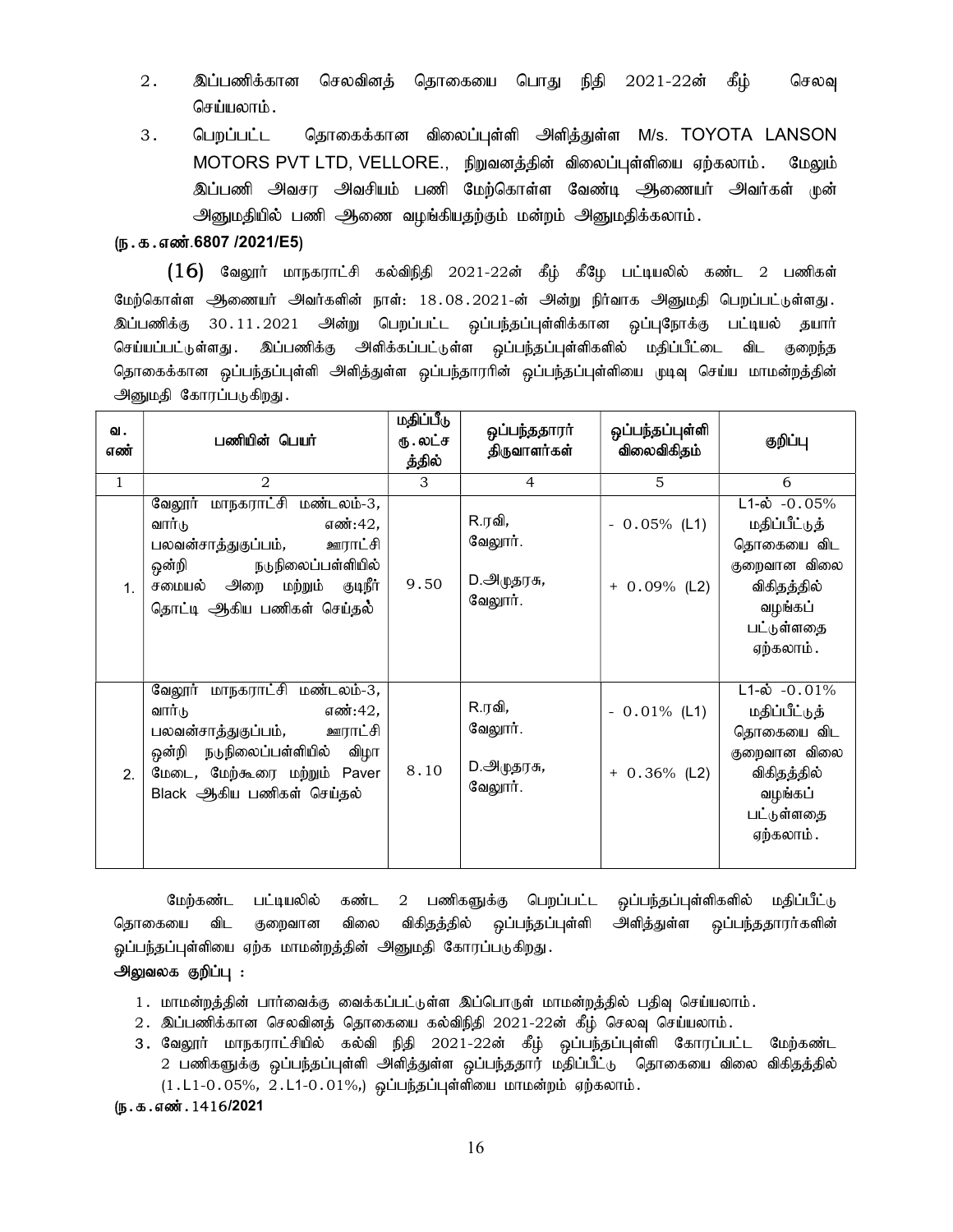$(17)$  தமிழ்நாடு தகவல் தொழில்நுட்பமின்னணு சேவை வழங்கல் விதிகள் 2016 (Tamil Nadu Information Technology, Electronic Service Delivery Rules 2016) விதி 5, துணை விதி (1) ன் மூலம் வேலூர் மாநகராட்சியின் கீழே குறிப்பிட்டுள்ள சேவைகள், அட்டவணையில் தெரிவித்துள்ளபடி மின்னணு சேவை விநியோக (Electronic Service Delivery System) அமைப்பின் கீழ் https://tnurbanepay.tn.gov.in/ என்ற இணையதளம் வாயிலாக வழங்கப்படுகிறது என்ற தகவல் மாமன்றத்தின் பார்வைக்கும் ஒப்புதலுக்கும், வைக்கப்படுகிறது.

| ഖ.             | மின்னணு முறையில் வழங்கக்கூடிய பொது சேவைகளின் பெயர் |              |                                                | சேவையை<br>வழங்குவதற் |
|----------------|----------------------------------------------------|--------------|------------------------------------------------|----------------------|
| எ              |                                                    |              |                                                | காக                  |
| oσότ           |                                                    |              |                                                | நியமிக்கப்பட்ட       |
|                |                                                    |              |                                                | அதிகாரி              |
| 1              |                                                    |              | 2                                              | 3                    |
| 1              | குடிநீர் கட்டணம்<br><b>Water Charge</b>            | Ť.           | புதிய குடிநீர் இணைப்பு<br>New Water Connection |                      |
|                |                                                    | ii.          | புதிய குடிநீர்இணைப்புக்கான கட்டணம் செலுத்துதல் |                      |
|                |                                                    |              | Payment for New Water Supply Connection        |                      |
| $\overline{2}$ | தடையின்மை                                          | i.           | திரைப்பட படப்பிடிப்புக்கான விண்ணப்பம்          |                      |
|                | சான்றுக்கானவிண்ண                                   |              | Application for movie shooting                 |                      |
|                | ப்பம்                                              |              |                                                |                      |
|                | Apply for NOC/ Clearance                           |              |                                                |                      |
|                |                                                    | ij.          | குடிநீர்இணைப்புக்கான தடையின்மை சான்று          |                      |
|                |                                                    |              | (தொழிற்சாலை)                                   |                      |
|                |                                                    |              | NOC for Water Connection (Industrial)          |                      |
|                |                                                    | iii          | திரைப்பட படப்பிடிப்பு கட்டணம் செலுத்துதல்      |                      |
|                |                                                    |              | <b>Movie Shooting Payment</b>                  |                      |
|                |                                                    | iv           | திரைப்பட படப்பிடிப்புக்கு தடையின்மை சான்று     |                      |
|                |                                                    |              | NOC for Movie Shooting                         |                      |
|                |                                                    | $\mathsf{v}$ | தொழிற்சாலை                                     |                      |
|                |                                                    |              | பயன்பாடுபாதாளசாக்கடைஇணைப்புக்கானதடையின்மை      |                      |
|                |                                                    |              | சான்று                                         |                      |
|                |                                                    |              | NOC for UGD Connection for Industrial          | வேலூர்               |
| 3              | சுகாதார சான்றிதழ்                                  | Ť            | சுகாதார சான்றிதழ்                              | மாநகராட்சி           |
|                | Sanitary Certificate                               |              | <b>Sanitation Certificate</b>                  | ஆணையாளர்             |
| 4              | கட்டிட அனுமதி                                      | i.           | கட்டிட அனுமதி முன்னேற்றம்                      |                      |
|                | <b>Building Plan Approval</b>                      |              | <b>Building Plan Work Progress</b>             |                      |
|                |                                                    |              |                                                |                      |
|                |                                                    | ij.          | கட்டிட அனுமதி இறுதி கட்ட பணிமுன்னேற்ற அறிக்கை  |                      |
|                |                                                    |              | Building Plan Work Progress last story         |                      |
|                |                                                    |              |                                                |                      |
|                |                                                    | iii          | வரி மதிப்பீட்டிற்கான நிறைவு அறிக்கை            |                      |
|                |                                                    |              | Complete report for Tax Assessment             |                      |
|                |                                                    | iv           | மனைப்பிரிவு அங்கீகாரகட்டணம்                    |                      |
|                |                                                    |              | Layout Approval Payment                        |                      |
|                |                                                    | V            | மனைப்பிரிவு அங்கீகாரம்கோருதல்                  |                      |
|                |                                                    |              | Layout Approval Request                        |                      |
|                |                                                    | vi           | வேலை தொடங்குவதற்கான அறிவிப்பு                  |                      |
|                |                                                    |              | Notice for Commencement Work                   |                      |
|                |                                                    | vii          | கட்டிடம் இடிக்க அனுமதி                         |                      |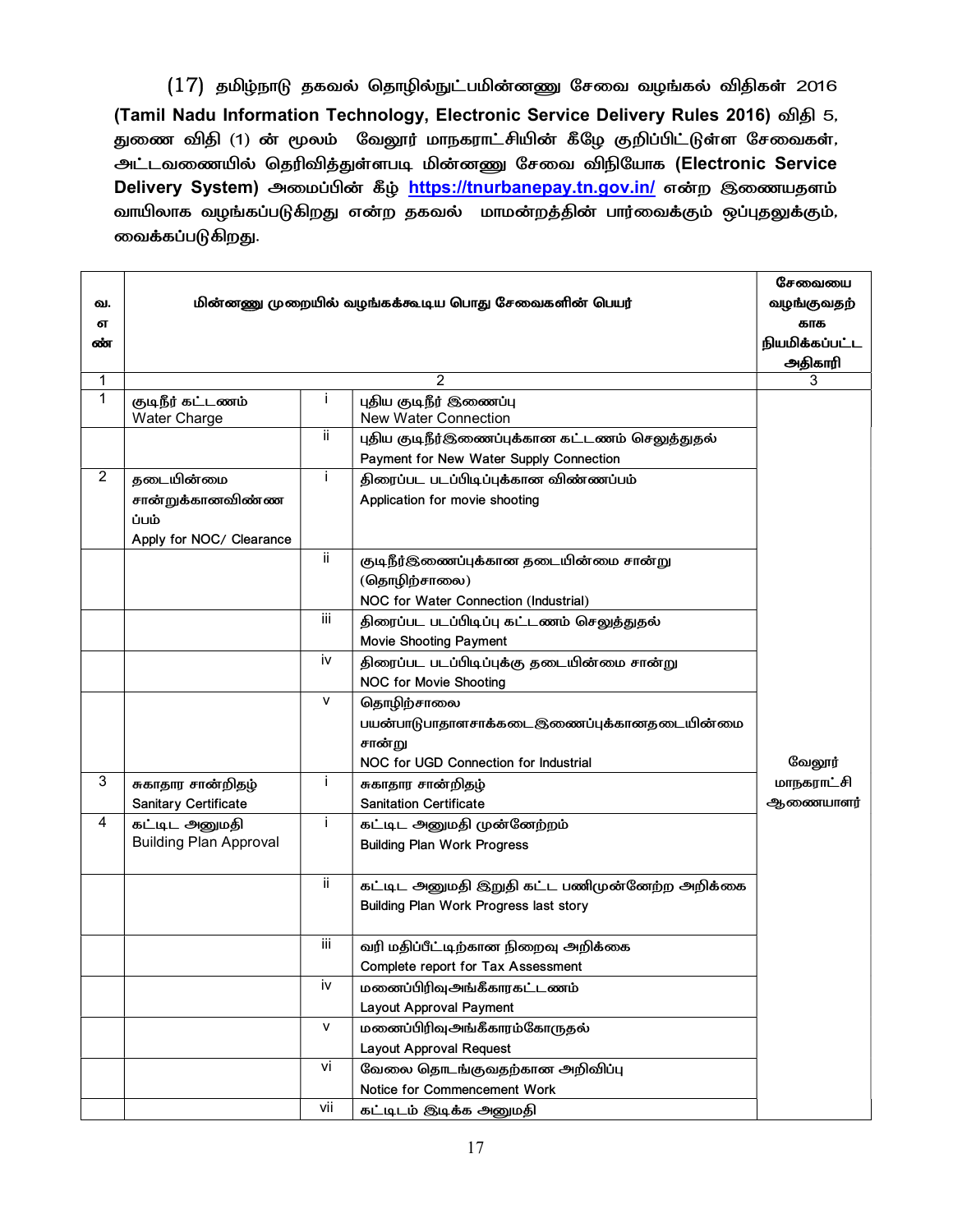|   |                        |      | Permission for Demolition for Building                       |                      |
|---|------------------------|------|--------------------------------------------------------------|----------------------|
|   |                        | viii | கட்டிடஅனுமதிக்கான கட்டிட உரிமகட்டணம்                         |                      |
|   |                        |      | Planning Permission with Building License Payment            |                      |
|   |                        | ix   | கட்டிடஅனுமதிக்கான கட்டிட உரிமம் (12                          |                      |
|   |                        |      | மீட்டருக்குகீழ்)                                             |                      |
|   |                        |      | Planning Permission with Building License (Below12 mts)      |                      |
|   |                        | x    | கட்டிடஅனுமதிக்கான கட்டிட உரிமம் (1200                        |                      |
|   |                        |      | சதுரஅடிக்குகீழ்)                                             |                      |
|   |                        |      | Planning Permission with Building License (Below 1200 Sq.ft) |                      |
|   |                        | xi   | தொழில் வல்லுநர் / டெவலப்பர்களின் பதிவு                       |                      |
|   |                        |      | Registration of Professionals/Developers                     |                      |
|   |                        | xii  | தொழில் வல்லுநர்/டெவலப்பர்கள் சான்றிதழ் பதிவு                 |                      |
|   |                        |      | Registration of Professional/Developers Certificate          |                      |
|   |                        | xiii | கட்டிடவரைபடம்புதுப்பித்தல்கோரிக்கை                           |                      |
|   |                        |      | <b>Renewal Building Plan Request</b>                         |                      |
|   |                        | xiv  | கட்டிடவரைபடம்புதுப்பித்தல்கட்டணம்                            |                      |
|   |                        |      | Renewal Building Plan Payment                                |                      |
|   |                        | XV   | தொழில் வல்லுநர்கள்/டெவலப்பரின் புதுப்பித்தல் பதிவு           |                      |
|   |                        |      | Renewal Registration of Professional/Developer               |                      |
|   |                        | xvi  | இயந்திர உரிமத்திற்கான கோரிக்கை                               |                      |
|   |                        |      | Request for machinery License                                |                      |
| 5 | வர்த்தக உரிமம்         | Ť    | தொழில் உரிமம்பதிவு – தேடல்                                   |                      |
|   | <b>Trade License</b>   |      | Trade Registration - Search                                  |                      |
|   |                        | ij.  | தொழில் உரிமம்புதுப்பித்தல் – தேடல்                           |                      |
|   |                        |      | Trade Renewal - Search                                       |                      |
| 6 | சொத்து வரி             | Ť    | வரிவிதிப்புமுழுவிவரம்                                        |                      |
|   | <b>Property Tax</b>    |      | <b>View Assessment History</b>                               |                      |
|   |                        | ij.  | வரிவிதிப்பு விவரம் காண                                       |                      |
|   |                        |      | <b>View Assessment</b>                                       |                      |
| 7 | தொழில்வரி              | j.   | புதிய தொழில்வரி விதிப்புக்கான கோரிக்கை                       |                      |
|   | Professional Tax       |      | <b>New Assessment request</b>                                |                      |
|   |                        | ij.  | தொழில்வரிவிதிப்புக்கான கோரிக்கைமீள சமர்ப்பிப்பு              |                      |
|   |                        |      | <b>Return Submission</b>                                     |                      |
| 8 | பிறப்பு மற்றும் இறப்பு | Ť    | எனது சான்றிதழ்                                               | வேலூர்<br>மாநகராட்சி |
|   | Birth & Death          |      | My Certificate                                               | ஆணையாளர்             |
| 9 | சாலை துண்டிப்பு        | Ť    | சாலை துண்டிப்பு அனுமதி                                       |                      |
|   | <b>Road Cutting</b>    |      | Road Cutting Permission                                      |                      |
|   |                        | ij.  | சாலை துண்டிப்பு கட்டணம்                                      |                      |
|   |                        |      | <b>Road Cutting Payment</b>                                  |                      |

அலுவலக குறிப்பு :மின்னணு விநியோக சேவைகளை மாவட்ட அரசிதழில் வெளியிடவும், அதற்கான செலவினத்திற்கு மாமன்றம் ஒப்புதல் அளிக்கலாம்.

#### (ந.க.எண் :7556/2021/சி7)

 $(18)$  கேலூர் மாநகராட்சி பொதுநிதி 2021-22ன் கீழ் வேலூர் மாநகராட்சிக்கு சொந்தமான எண்.TN 23 CA 3601 க்கு (ஆணையாளர் பயன்பாடு) PERIDICAL MAINTENCE – POLISHING & MINOR WORKS பணி, பொது நிதியின் கீழ் மேற்கொள்ள தயாரிக்கப்பட்ட  $\mu$ திப்பீட்டுத் தொகை ரு. 12,624.00/-க்கு நாள். 20. 12. 2021-ல் நிர்வாக அனுமதி வழங்கப்பட்டு,  $20.12.2021$  அன்று விலைப்புள்ளி கோரப்பட்டு, பெறப்பட்ட innova motors பட்டியல் பின்வருமாறு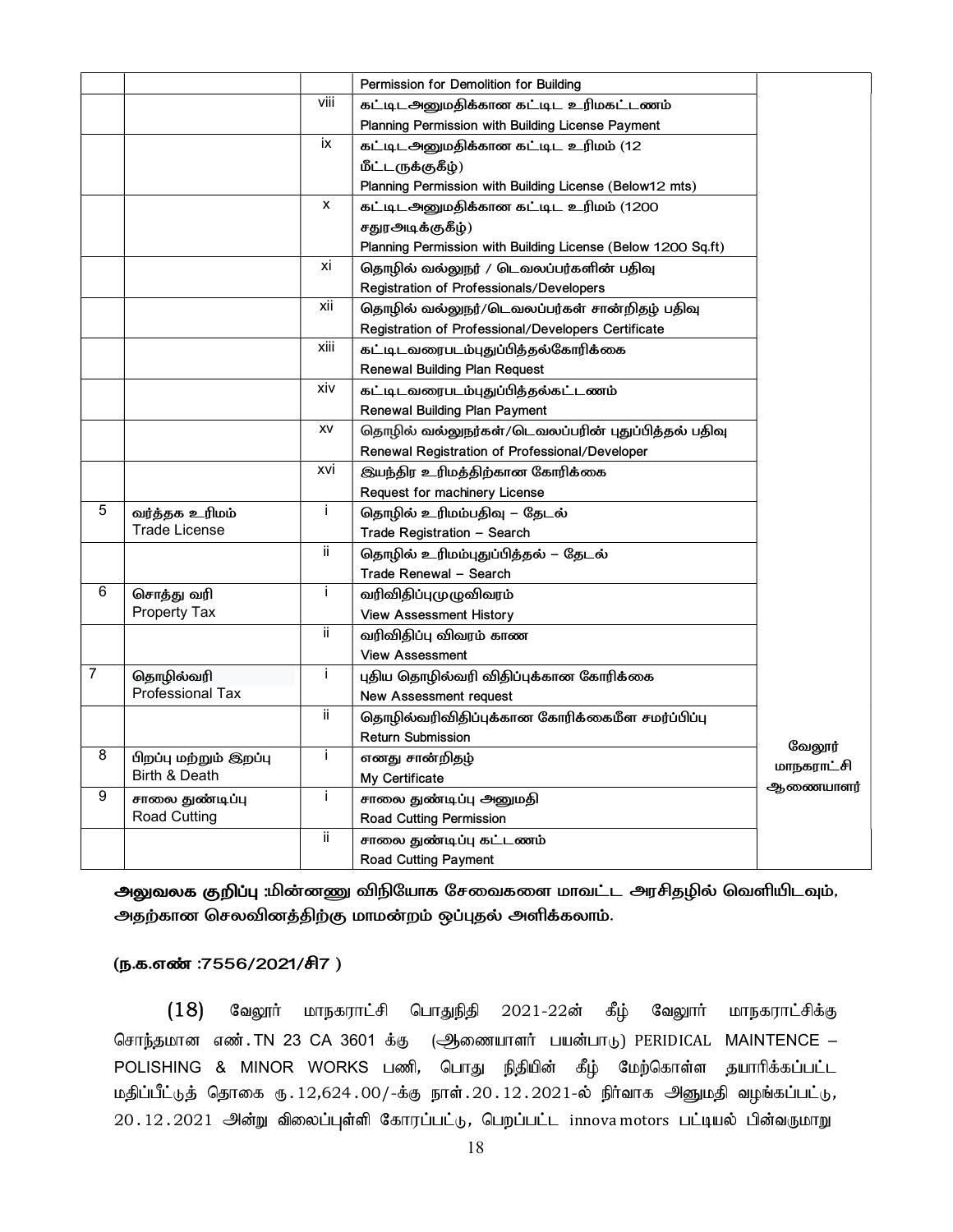| ഖ.<br>எண் | பொர்                     | விலைவிகிதம்  |
|-----------|--------------------------|--------------|
|           | M/s. TOYOTA LANSON       |              |
|           | MOTORS PVT LTD, VELLORE. | Rs.12,624.12 |

M/s. TOYOTA LANSON MOTORS PVT LTD, VELLORE., நிறுவனம்  $_{(b)}$ .12,624.12/-(Rupees twelve thousands and six hundreds twenty four paise twelve only) விலை விகிதத்தில் அளித்துள்ள விலைப்புள்ளியை ஏற்க, மாமன்றப் பொருள் வைக்கப்படுகிறது.

## அலுவலக குறிப்பு :

- 1. மாமன்றத்தின் பார்வைக்கு வைக்கப்பட்டுள்ள இப்பொருள் மாமன்றத்தில் பதிவு செய்யலாம்.
- 2. இப்பணிக்கான செலவினத் தொகையை பொது நிதி 2021-22ன் கீழ் செலவு செய்யலாம்.
- 3. பெறப்பட்ட தொகைக்கான விலைப்புள்ளி அளித்துள்ள M/s. TOYOTA LANSON MOTORS PVT LTD, VELLORE., நிறுவனத்தின் விலைப்புள்ளியை ஏற்கலாம். மேலும் இப்பணி அவசா அவசியம் பணி மேற்கொள்ள வேண்டி அணையர் அவர்கள் ருன்அனுமதியில் பணி ஆணை வழங்கியதற்கும் மன்றம் அனுமதிக்கலாம்.

## (ந.க.எண்.7531 /2021/E5)

 $(19)$  வேலூர் மாநகராட்சி பொது நிதி 2021-22-ன் கீழ் Supply and Deliver of Liquid Chlorine gas 900KGS in Cylinder in STP at Muthumandapam Vellore City Municipal Corporation பணிக்கு தயாரிக்கப்பட்ட மதிப்பீட்டுத் தொகை ரு.32,000/-க்கு ஆணையர் அவர்கள் நிர்வாக  $\partial M$ ளுமதி நாள் $.09.10.2021$ -ல் வழங்கப்பட்டுள்ளது. இப்பணிக்கு  $11.10.2021$   $\partial M$ ன்று பெறப்பட்ட முன்று விலைப்புள்ளிகளின் ஒப்புநோக்கு பட்டியல் விவரம் பின்வருமாறு.

| வ . எண்      | ஒப்பந்ததாரரின் பெயர்      | விலைப்புள்ளி சதவிகிதம் |
|--------------|---------------------------|------------------------|
|              | M/S.Jupitor Enterprise,   | $(b.29990/-$           |
|              | Erode                     |                        |
| $\mathbf{2}$ | M/S.IVAALIK RATHINAM      | $(b.35000/-$           |
|              | <b>CHEMICALS, Erode</b>   |                        |
| 3            | M/S. Sri Vinayaka Control |                        |
|              | Technologies,             | $\Phi$ .38500/-        |
|              | Coimbatore                |                        |

மேற்படி பணிக்கு பெறப்பட்ட முன்று விலைப்புள்ளிகளில் குறைவானதாக M/S.Jupitor Enterprise, Erode ஒப்பந்ததாரர் மதிப்பீட்டுத் தொகையைவிட குறைந்த விலையில் அளித்துள்ள விலைப்புள்ளியை ஏற்கலாம், மேலும் பணியின் அவசர அவசியம் கருதி M/S.Jupitor Enterprise, Erode ஒப்பந்ததாரருக்கு 12.10.2021 அன்று பணிஆணை வழங்கப்பட்டதற்கும் மாமன்றத்தின் அனுமதிக்கு கோரப்படுகிறது.

## அலுவலக குறிப்பு:-